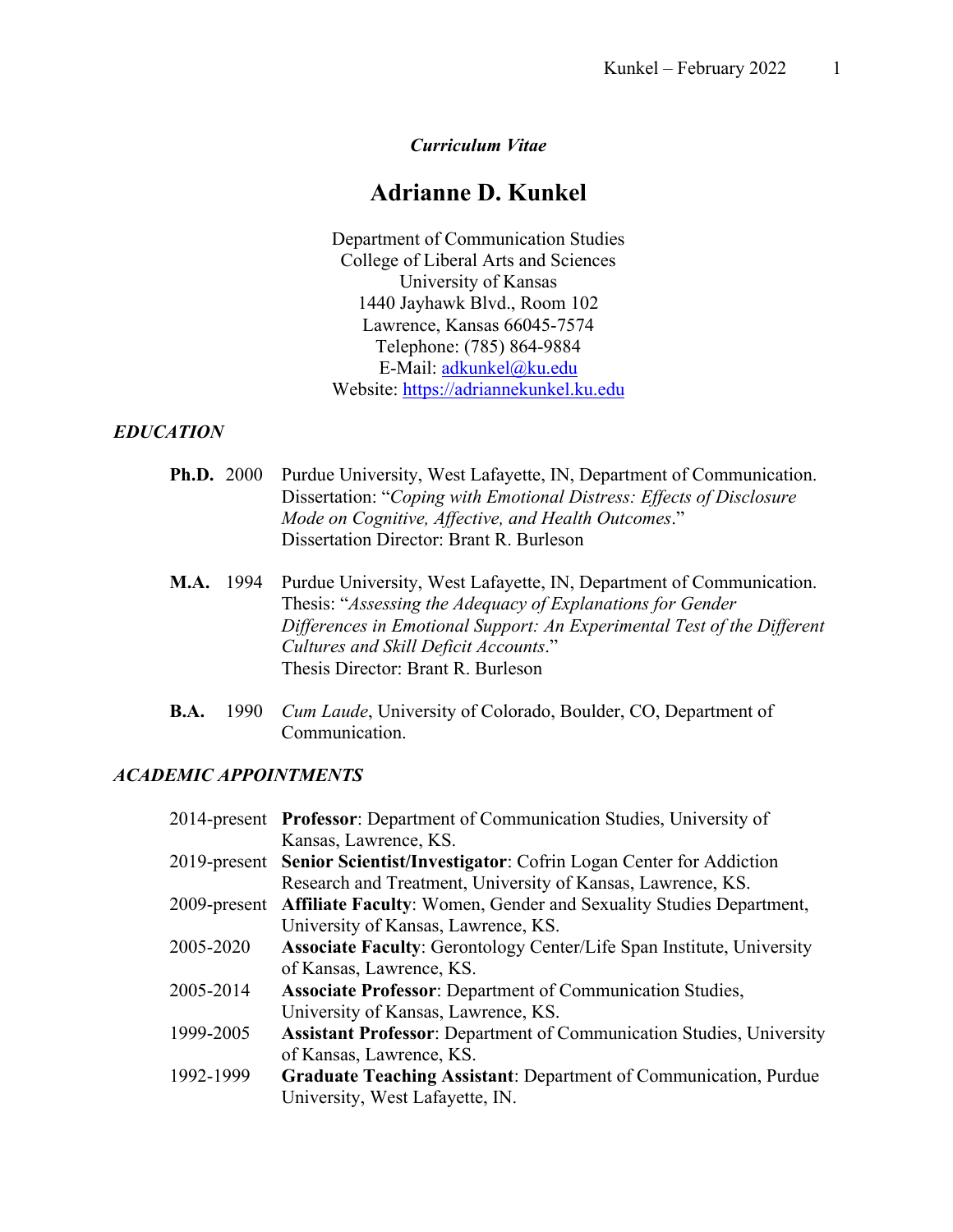# *HONORS, AWARDS, AND RECOGNITIONS*

| Recipient, Dean's Award for Exceptional Student Mentoring (ESM), University of<br>Kansas, 2018.                                                                                |
|--------------------------------------------------------------------------------------------------------------------------------------------------------------------------------|
| Recipient, B. Aubrey Fisher Award, Outstanding Article Published in 2016 in the<br>Western Journal of Communication, Western States Communication<br>Association (WSCA), 2017. |
| Nomination, Bill Eadie Distinguished Award for a Scholarly Article, Applied<br>Communication Division, National Communication Association, 2020.                               |
| Nomination, Anita Taylor Outstanding Published Article Award, Organization for the<br>Study of Communication, Language, and Gender (OSCLG), 2017.                              |
| Nomination, Anita Taylor Outstanding Published Article Award, Organization for the<br>Study of Communication, Language, and Gender (OSCLG), 2016.                              |
| Nomination, Bill Eadie Distinguished Award for a Scholarly Article, Applied<br>Communication Division, National Communication Association, 2017.                               |
| Nomination, Bill Eadie Distinguished Award for a Scholarly Article, Applied<br>Communication Division, National Communication Association, 2016.                               |
| Recipient, Francine Merritt Award for Outstanding Contributions to the Lives of<br>Women in Communication, National Communication Association, 2015.                           |
| Recipient, Faculty Member of the Month, Panhellenic Association, University of<br>Kansas, 2015.                                                                                |
| Recipient, Feminist Teacher-Mentor Award, Organization for the Study of<br>Communication, Language, and Gender (OSCLG), 2014.                                                  |
| Recipient, Mentoring Award, International Association for Relationship Research<br>(IARR), 2014.                                                                               |
| Recipient, Bill Eadie Distinguished Award for a Scholarly Article, Applied<br>Communication Division, National Communication Association, 2014.                                |
| Nomination, Distinguished Article Award, Communication & Social Cognition (CSC)<br>Division, National Communication Association, 2014.                                         |
| Nomination, Jayhawk Choice Award, Club Advisor of the Year, University of Kansas,<br>2013-2014.                                                                                |
| Nomination, Women's Hall of Fame, Emily Taylor Center for Women & Gender<br>Equity, University of Kansas, 2014, 2015, 2017, 2018.                                              |
| Nomination, Gerald R. Miller Book Award for the Interpersonal Communication<br>Division, National Communication Association, 2014.                                             |
| Nomination, <i>Qualitative Book Award</i> , International Congress of Qualitative Inquiry,<br>2014.                                                                            |
| Nomination, Feminist Teacher-Mentor Award, Organization for the Study of<br>Communication, Language, and Gender (OSCLG), 2013.                                                 |
| Nomination, Organizational Communication Outstanding Article Award, National<br>Communication Association, 2013.                                                               |
| Recipient, Top Four Paper Award given by the Organizational and Professional<br>Communication Interest Group of the Central States Communication<br>Association, 2013.         |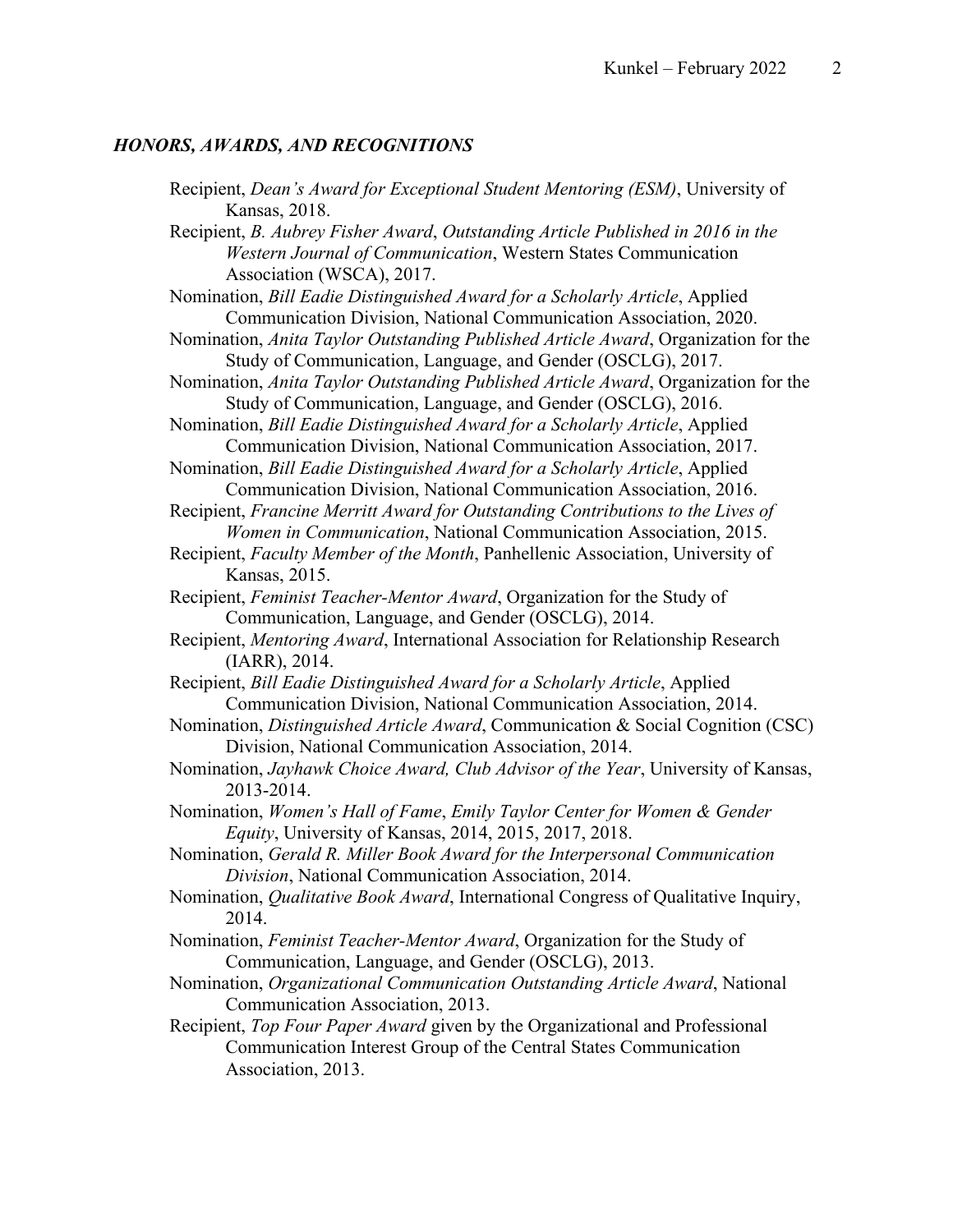- Recipient, *Top Panel Award* given by the Interpersonal and Small Group Interest Group of the Central States Communication Association, 2013.
- Recipient, *Kansas Statewide Transgender Project Educator Award*, K-Step, Kansas, 2012.
- Nomination, *Health Communication Division Distinguished Article Award*, National Communication Association, 2011.
- Recipient, *Department of Communication Studies, Donn W. Parson Graduate Faculty Mentorship Award*, University of Kansas, 2003-2004, 2009-2010, 2010-2011.
- Recipient, *John C. Wright Mentor Award*, University of Kansas, 2011.
- Nomination, *Byron A. Alexander/John C. Wright Mentor Award*, University of Kansas, 2010.
- Recipient, *Department of Communication Studies, Students in Communication Studies, Outstanding Instructor*, University of Kansas, 2007-2008, 2011-2012.
- Recipient, *Sabbatical Leave*, University of Kansas, Fall 2006-Spring 2007, Spring 2014.
- Recipient, *Top Three Paper Award* given by the Human Communication and Technology Division of the National Communication Association, 2005.
- Faculty Member Recipient, *Department of Communication Studies, Center for Teaching Excellence Award*, University of Kansas, 2005.
- Recipient, *Silver Anniversary Award for Excellence in Teaching*, University of Kansas, 2004.
- Recipient, *Central States Communication Association Outstanding New Teacher Award*, 2004.
- Recipient, *The Commission on the Status of Women and Emily Taylor Women's Resource Center (ETWRC), University of Kansas Outstanding Woman Educator Award*, University of Kansas, 2003.
- Recipient, *Center for Teaching Excellence Undergraduate Teaching Appreciation Award*, University of Kansas, 2002.
- Competitively selected participant, "*Center for Teaching Excellence Institute 2000*," University of Kansas, 2000.
- Recipient, *90% Club Teaching Certificate for Communication 114 for Outstanding Teaching*, Purdue University, 1997, 1998, 1999.
- Competitively selected participant, *National Communication Association Doctoral Honors' Seminar*, Northwestern University, 1998.
- Recipient, *Alan H. Monroe Graduate Scholar Award*, Purdue University, 1996. This Award is given to recognize outstanding scholarly productivity by a graduate student. Honorable Mention, *Thesis Award* given by the Organization for the Study of Communication, Language, and Gender, 1995.
- Recipient, *Top Student Paper Award* given by the Interpersonal and Small Group Interaction Division of the Speech Communication Association, 1995.
- Recipient, *Outstanding Thesis/Dissertation Award* given by the Interpersonal Communication Division, International Communication Association, 1995.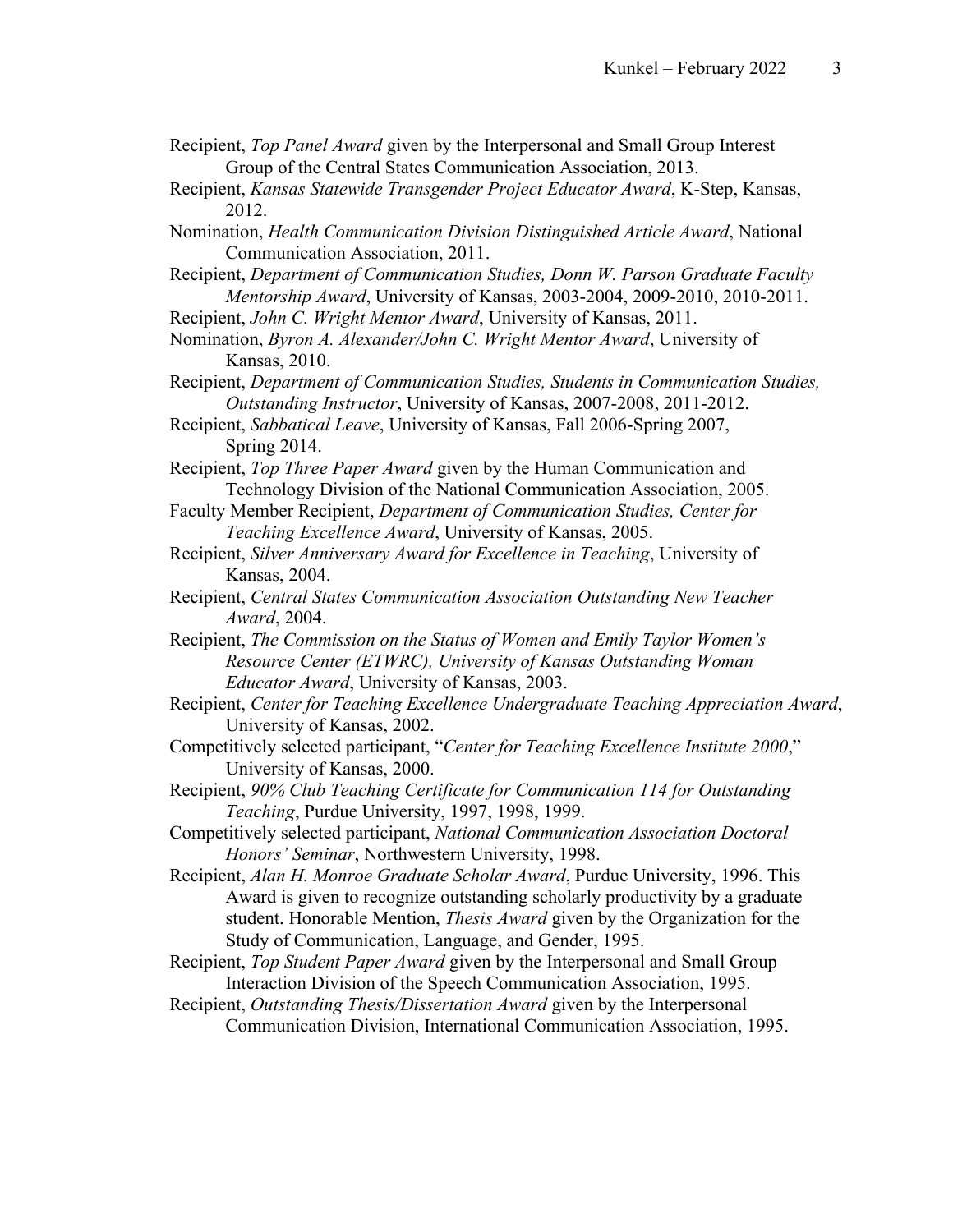# **RESEARCH**

#### *SCHOLARLY BOOK*

Manning, J., & Kunkel, A. (2014). *Researching interpersonal relationships: Qualitative methods, studies, and analysis*. Thousand Oaks, CA: Sage.

### *EDITED SCHOLARLY BOOK*

Gillath, O., Adams, G., & Kunkel, A. (Eds.). (2012). *Relationship science: Integrating evolutionary, neuroscience, and sociocultural approaches*. Washington D.C.: American Psychological Association.

### *EDITED TEXTBOOK*

Kunkel, A. (Ed.). (2003). *Communication and gender handbook*. Dubuque, Iowa: Kendall/Hunt Publishing Company.

#### *JOURNAL PUBLICATIONS*

- Gist-Mackey, A., Kunkel, A., & Guthrie, J. (2021). Surviving communicative labor: Theoretical exploration of the (in)visibility of gendered faculty work/life struggle. *Academic Labor: Research and Artistry, 5*, 20-48.
- Hoskins, N., & Kunkel, A. (2020a). "I didn't really have anybody to turn to": Barriers to social support and the experiences of male perpetrators of intimate partner violence. *Journal of Interpersonal Violence*, 1-27.
- Hoskins, N., & Kunkel, A. (2020b). "I don't even deserve a chance": An ethnographic study of adverse childhood experiences among male perpetrators of intimate partner violence. *The Qualitative Report, 25*, 1009-1037.
- McDaniel, C., Guthrie, J., & Kunkel, A. (2018). "You look fine": A closer look at white lies in female best friendships. *Iowa Journal of Communication, 50*, 52-71.
- Wagner, P. E., Kunkel, A., Asbury, M. B., & Soto, F. (2016). Civilized (trans)gressions: Gender, health, and the diverging valence of trans\* stigma. *Women & Language, 39*, 49-74.
- Hoskins, N. S., Woszidlo, A., & Kunkel, A. (2016). Words can hurt the ones you love: Interpersonal trust as it relates to listening anxiety and verbal aggression. *Iowa Journal of Communication, 48*, 96-112.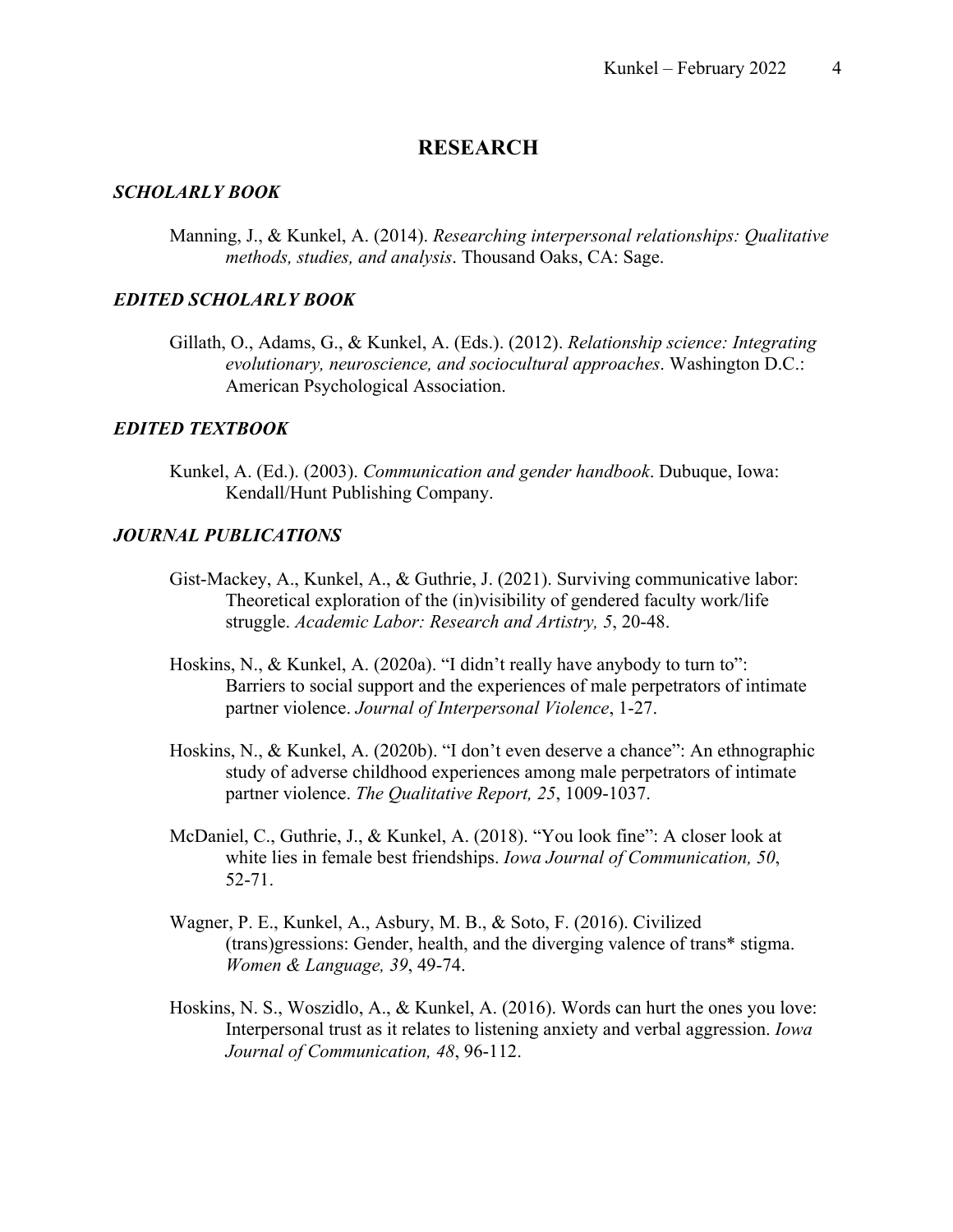- Guthrie, J., & Kunkel, A. (2016). "No more trapping me!": Communication scholarship in the service of women experiencing domestic violence and substance abuse. *Communication Quarterly, 64*, 434-453.
- Wagner, P. E., Ellingson, L., & Kunkel, A. (2016). Pictures, patience, and practicalities: Lessons learned from using photovoice in applied communication contexts. *Journal of Applied Communication Research, 44*, 336-342.
- Wagner, P. E., Kunkel, A., & Compton, B. (2016). (Trans)lating identity: Exploring discursive strategies for navigating the tensions of identity gaps. *Communication Quarterly, 64*, 251-272.

Kunkel, A., & Guthrie, J. (2016). Survivor: Women's stories of navigation and tensions in a domestic violence shelter. *Western Journal of Communication, 80,* 100-120. \* \* Recipient, *B. Aubrey Fisher Award*, *Outstanding Article Published in 2016 in the Western Journal of Communication*, Western States Communication Association (WSCA), 2017.

- Manning, J., & Kunkel, A. (2015). Qualitative approaches to dyadic data analyses in family communication: An invited essay. *Journal of Family Communication, 15*, 185-192.
- Guthrie, J., & Kunkel, A. (2015). Problematizing the uniform application of the formula story: Advocacy for survivors in a domestic violence support group. *Women & Language, 38*, 43-62.
- Messersmith, A., Kunkel, A., & Guthrie, J. (2015). Newlywed reports of social support during engagement: What worked and what failed. *Communication Studies, 66*, 257-276.
- Rosenberg, J., & Kunkel, A. (2014). Interpersonal communication's past, present, and bright future. *Communication Studies, 65*, 426-428.
- Manning, J., & Kunkel, A. (2014). Making meaning of meaning-making research: Using qualitative research for studies of social and personal relationships. *Journal of Social and Personal Relationships, 31*, 433-441.
- Kunkel, A., Dennis, M. R., & Garner, B. (2014). Illustrating an integrated typology of meaning reconstruction in discourse: Grief-related disclosures. *Death Studies, 38*, 623-636.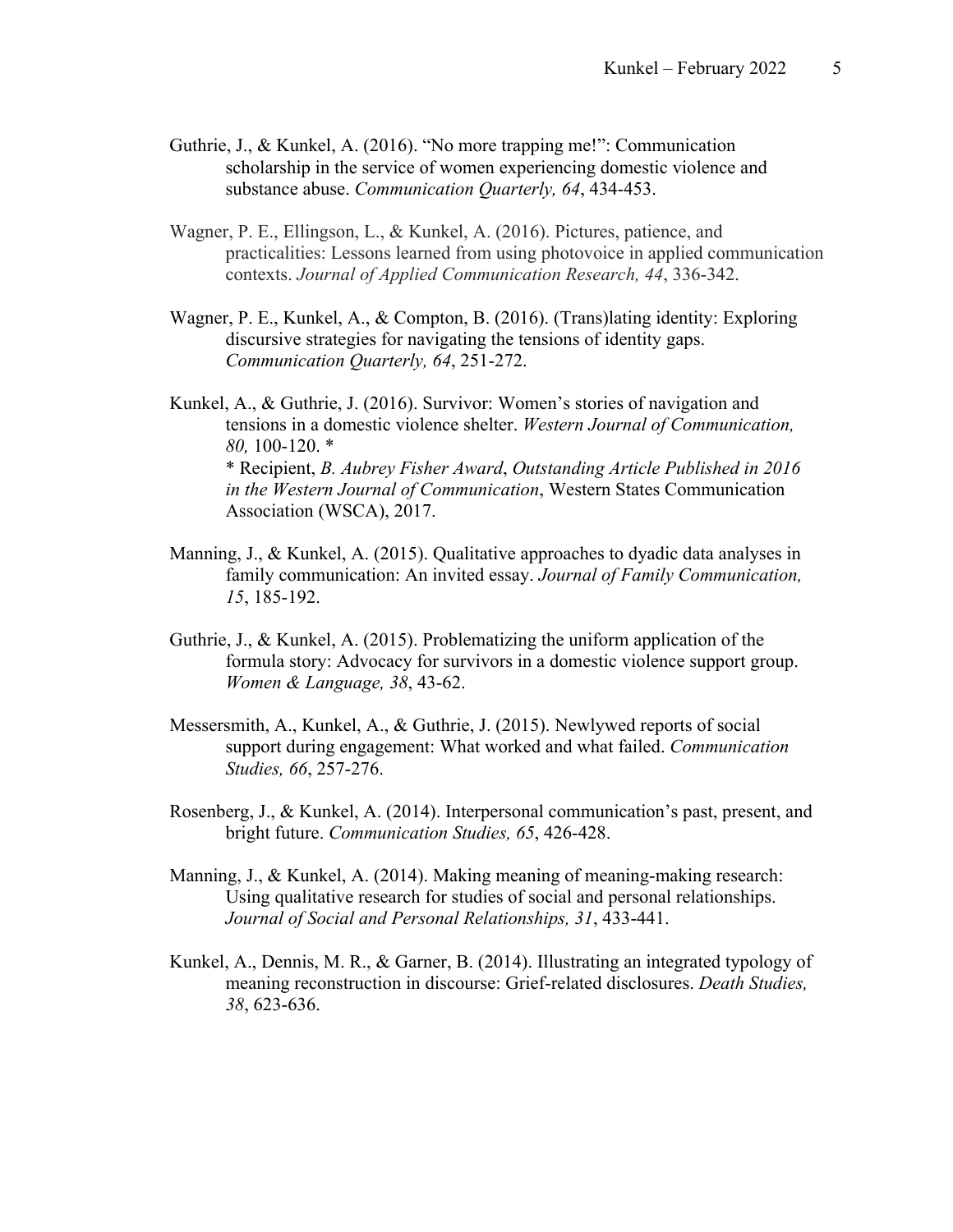D'Enbeau, S., & Kunkel, A. (2013). (Mis)managed empowerment: Exploring paradoxes of practice in domestic violence prevention. *Journal of Applied Communication Research, 41*, 141-159. \* \* Recipient, *Bill Eadie Distinguished Award for a Scholarly Article*, Applied Communication Division, National Communication Association (NCA), 2014.

- Guthrie, J., & Kunkel, A. (2013). Tell me sweet (and not-so-sweet) little lies: Deception in romantic relationships. *Communication Studies, 64*, 141-157.
- Anderson, M., Kunkel, A., & Dennis, M. R. (2011). "Let's (not) talk about that": Bridging the past sexual experiences taboo to build healthy romantic relationships. *Journal of Sex Research, 48*, 381-391.
- Kunkel, A., Dennis, M. R., & Keyton, J. (2010). Pink ribbons, blue moons, and silver linings: Communicating, coping, and caring. *Health Communication, 25*, 583-584.
- Wilson, S. R., Kunkel, A. D., Robson, S., Olufowote, J. O., & Soliz, J. (2009). Identity implications of relationship (re)definition goals: An analysis of face threats and facework as young adults initiate, intensify, and disengage from romantic relationships. *Journal of Language and Social Psychology, 28*, 32-61.
- Dennis, M. R., Kunkel, A., & Keyton, J. (2008). Problematic integration, appraisal theory, and the Bosom Buddies breast cancer support group. *Journal of Applied Communication Research, 36,* 415-436.
- Baym, N., Zhang, Y. B., Kunkel, A., Lin, M-C, & Ledbetter, A. (2007). Relational quality and media use in interpersonal relationships. *New Media & Society, 9*, 735-752.
- Dennis, M. R., Kunkel, A. D., Woods, G., & Schrodt, P. (2006). Making sense of New Orleans flood trauma recovery: Ethics, research design, and policy considerations for future disasters. *Analyses of Social Issues and Public Policy*, *6*, 191-213.
- Dennis, M. R., Ridder, K., & Kunkel, A. D. (2006). Grief, glory, and political capital in the capitol: Presidents eulogizing presidents. *Death Studies, 30,* 325-349.
- Burleson, B. R., Samter, W., Jones, S. M., Kunkel, A., Holmstrom, A. J., Mortenson, S. T., & MacGeorge, E. L. (2005). Which comforting messages *really* work best? A different perspective on Lemieux and Tighe's "receiver perspective." *Communication Research Reports, 22*, 87-100.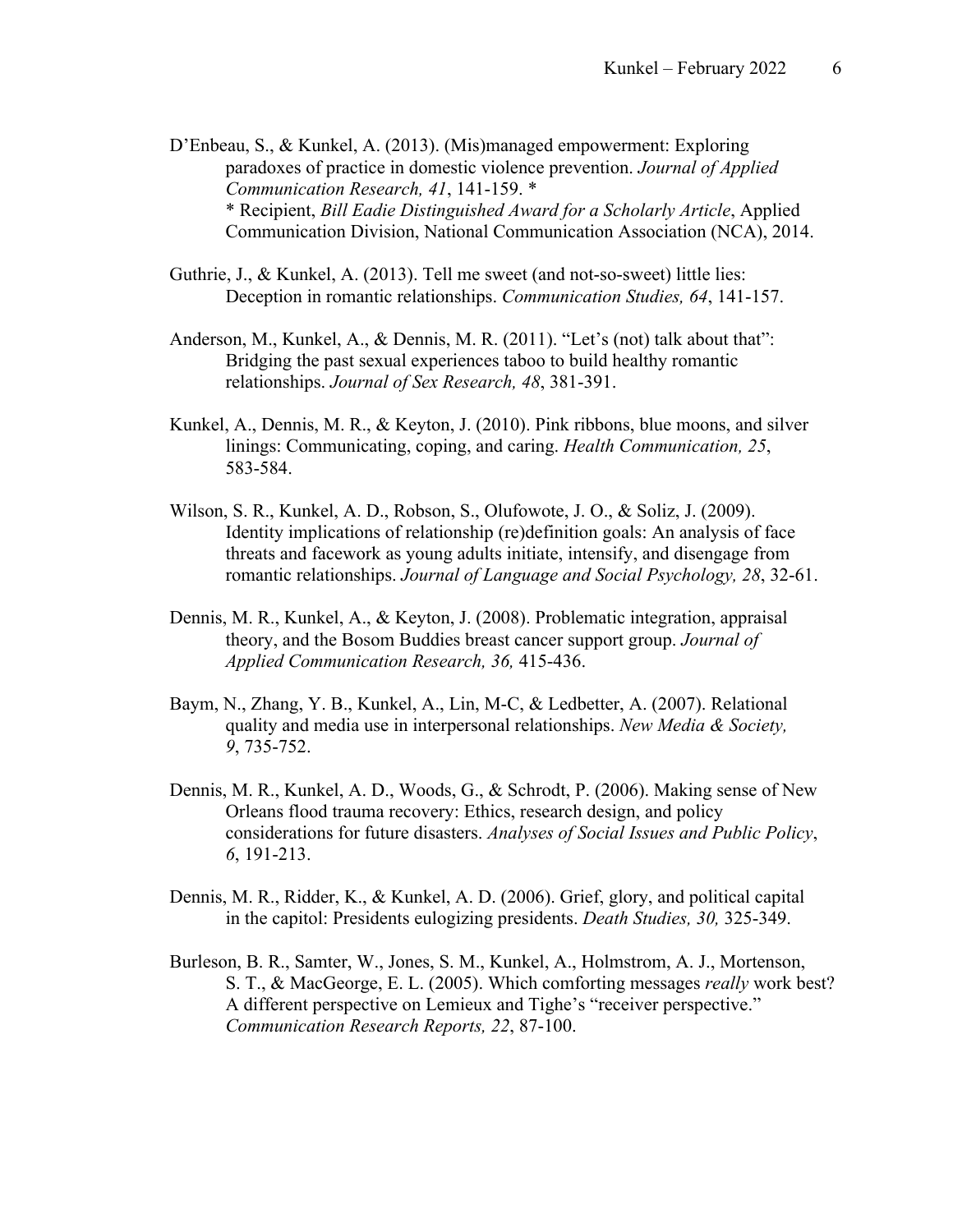- Dennis, M. R., & Kunkel, A. D. (2004a). Fallen heroes, lifted hearts: Consolation in contemporary presidential eulogia. *Death Studies, 28*, 1-29.
- Dennis, M. R., & Kunkel, A. D. (2004b). Perceptions of men, women, and CEOs: The effects of gender identity. *Social Behavior and Personality: An International Journal, 32*, 155-172.
- Kunkel, A., Dennis, M. R., & Waters, E. (2003). Contemporary university students' ratings of the characteristics of men, women, and CEOs. *Psychological Reports, 93*, 1197-1213.
- Kunkel, A. D., Wilson, S. R., Olufowote, J., & Robson, S. (2003). Identity implications of influence goals: Initiating, intensifying, and ending romantic relationships. *Western Journal of Communication, 67*, 382-412.
- Kunkel, A., & Burleson, B. (2003). Relational implications of communication skill evaluations and love styles. *Southern Communication Journal, 68*, 181-197.
- Kunkel, A. D., & Dennis, M. R. (2003). Grief consolation in eulogy rhetoric: An integrative framework. *Death Studies, 27*, 1-38.
- Burleson, B. R., & Kunkel, A. (2002). Parental and peer contributions to the emotional support skills of the child: From whom do children learn to express support? *Journal of Family Communication, 2*, 79-97.
- Kunkel, A. (2002). Explaining sex differences in the evaluation of comforting messages: The mediating role of interaction goals. *Communication Reports, 15*, 29-42.
- Wilson, S. R., & Kunkel, A. W. (2000). Identity implications of influence goals: Similarities in perceived face threats and facework across sex and close relationships. *Journal of Language and Social Psychology, 19*, 195-221.
- Kunkel, A. W., & Burleson, B. R. (1999). Assessing explanations for sex differences in emotional support: A test of the different cultures and skill specialization accounts. *Human Communication Research, 25*, 307-340.
- Clair, R. P., & Kunkel, A. W. (1998). "Unrealistic realities": Child abuse and the aesthetic resolution. *Communication Monographs, 65*, 24-46.
- Burleson, B. R., Kunkel, A. W., & Szolwinski, J. B. (1997). Similarity in cognitive complexity and attraction to friends and lovers: Experimental and correlational studies. *Journal of Constructivist Psychology, 10*, 221-248.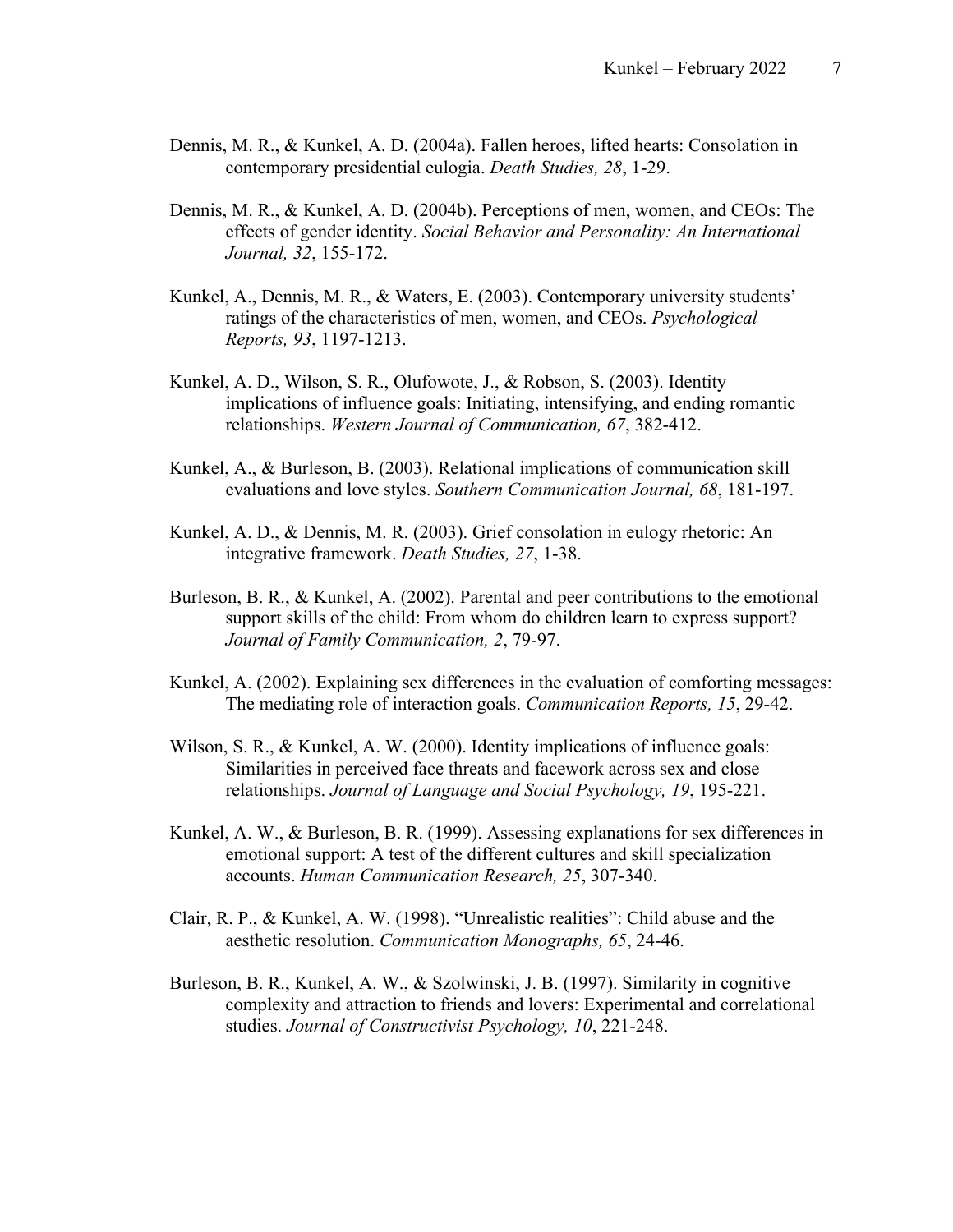- Clair, R. P., Chapman, P. A., & Kunkel, A. W. (1996). Narrative approaches to raising consciousness about sexual harassment: From research to pedagogy and back again. *Journal of Applied Communication Research, 24*, 241-259.
- Burleson, B. R., Kunkel, A. W., Samter, W., & Werking, K. (1996). Men's and women's evaluations of communication skills in personal relationships: When sex differences make a difference—and when they don't. *Journal of Social and Personal Relationships, 13*, 201-224.
- Burleson, B. R., Kunkel, A. W., & Birch, J. D. (1994). Thoughts about talk in romantic relationships: Similarity makes for attraction (and happiness, too). *Communication Quarterly, 42*, 259-273.

### *BOOK CHAPTERS*

- Kunkel, A., Hoskins, N., Wiley, M., & Dennis, M. R. (in press). Family communication as…support. In J. Manning, J. Allen, & K. J. Denker (Eds.), *Family communication as… Exploring metaphors for family communication*. New York, NY: Wiley.
- Dennis, M. R., & Kunkel, A. (2018). Evolving roles in research exploring communication about grief: Meaning making and continuing bonds. In D. Klass, & E. Steffen (Eds.), *Continuing bonds in bereavement: New directions for research and practice* (pp. 246-261). New York, NY: Routledge.
- Woszidlo, A., & Kunkel, A. (2018). Social learning theory: An emphasis on modeling in parent-child relationships. In D. O. Braithwaite, E. Suter, & K. Floyd (Eds.), *Engaging theories in family communication: Multiple perspectives* (2<sup>nd</sup> ed., pp. 290-299). New York, NY: Routledge.
- Dennis, M. R., & Kunkel, A. (2015). There should be an "I" in *Mad Men*: Individualism, isolation, indifference, and inadequacy. In D. M. Stern, J. Manning, & J. C. Dunn (Eds.), *Lucky Strikes and a three-martini lunch: Thinking about television's Mad Men* (2nd ed., pp. 60-82). UK: Cambridge Scholars Publishing.
- D'Enbeau, S., & Kunkel, A. (2015). "I don't know where my job ends": Workplace stress and social support in domestic violence prevention. In J. M. Smith & M. W. Kramer (Eds.), *Case studies in volunteering and NGOs* (pp. 41-46). New York, NY: Peter Lang Publishing.
- Guthrie, J., Kunkel, A., & Hladky, K. Nicole. (2013). The complex relationship between (and within) the oppressed and the empowered: Contradiction and LGBT portrayals on *The L Word*. In J. Campbell & T. Carilli (Eds.), *Queer media images: LGBT perspectives* (pp. 19-29). UK: Lexington Books.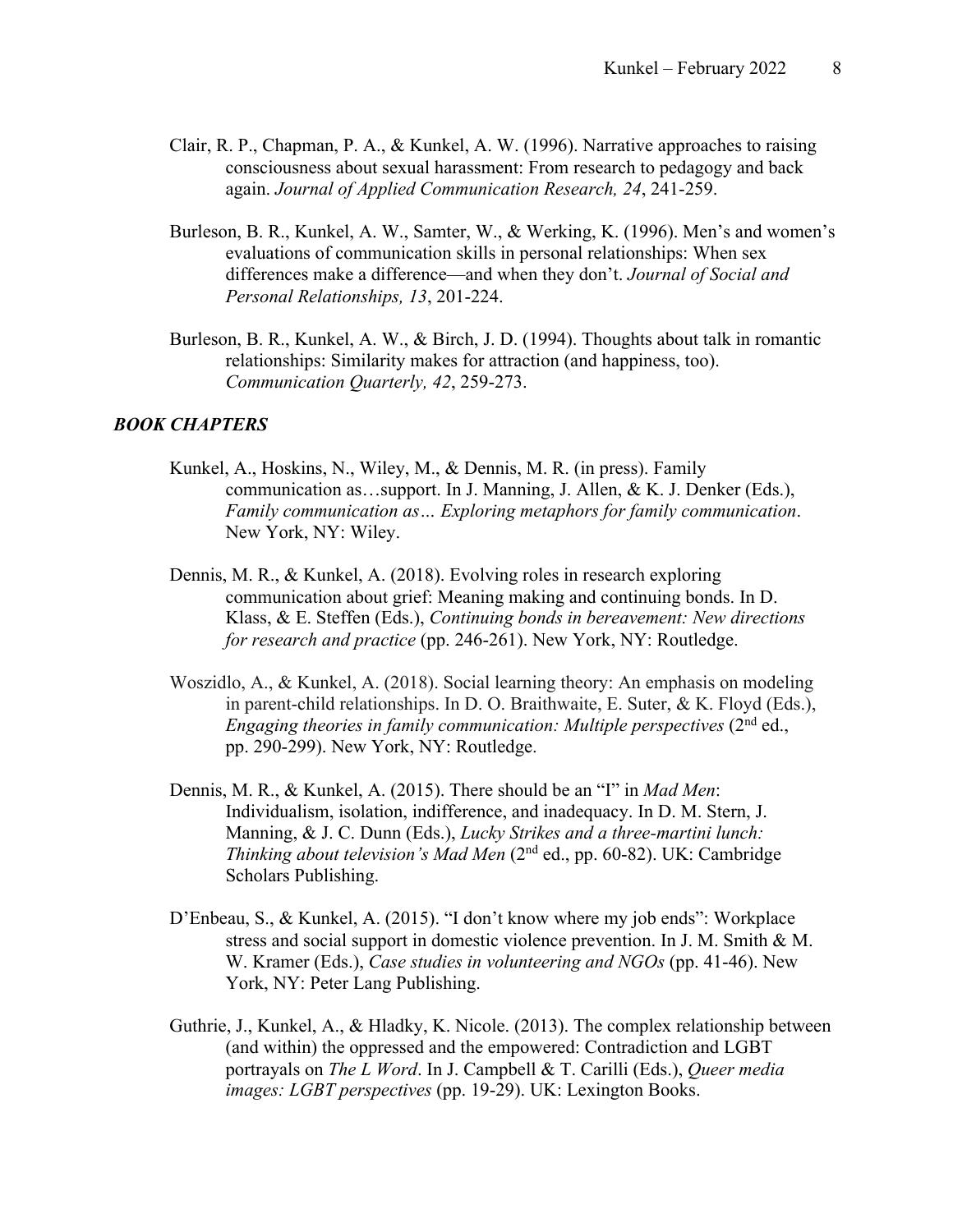- Dennis, M. R., & Kunkel, A. (2012a). No one knows what it's like to be the *Mad Men*: Inadequate comforting and coping with 1960s life. In D. M. Stern, J. Manning, & J. C. Dunn (Eds.), *Lucky Strikes and a three-martini lunch: Thinking about television's Mad Men* (pp. 117-132). UK: Cambridge Scholars Publishing.
- Dennis, M. R., & Kunkel, A. (2012b). Relationship after loss: Communication in the new grief paradigm. In O. Gillath, G. Adams, & A. Kunkel (Eds.), *Relationship science: Integrating evolutionary, neuroscience, and sociocultural approaches* (pp. 199-218). Washington D.C.: American Psychological Association.
- Gillath, O., Adams, G., & Kunkel, A. (2012a). Introduction: Theoretical integration and interdisciplinarity in relationship science. In O. Gillath, G. Adams, & A. Kunkel (Eds.), *Relationship science: Integrating evolutionary, neuroscience, and sociocultural approaches* (pp. 3-10). Washington D.C.: American Psychological Association.
- Gillath, O., Adams, G., & Kunkel, A. (2012b). Preface. In O. Gillath, G. Adams, & A. Kunkel (Eds.), *Relationship science: Integrating evolutionary, neuroscience, and sociocultural approaches* (pp. xv-xvi). Washington D.C.: American Psychological Association.
- Burleson, B. R., & Kunkel, A. (2006). Revisiting the different cultures thesis: An assessment of sex differences and similarities in supportive communication. In K. Dindia & D. Canary (Eds.), *Sex differences and similarities in communication* (2nd ed., pp. 137-159). Mahwah, NJ: Erlbaum.
- Kunkel, A., Hummert, M. L., & Dennis, M. R. (2005). Social learning: Modeling and communication in the family context. In D. O. Braithwaite  $\&$  L. A. Baxter (Eds.), *Engaging theories in family communication: Multiple perspectives* (pp. 260-275). Thousand Oaks, CA: Sage.
- Mattson, M., Clair, R. P., Sanger, P. A. C., & Kunkel, A. D. (2000). A feminist reframing of stress: Rose's story. In P. M. Buzzanell (Ed.), *Rethinking organizational and managerial communication from feminist perspectives* (pp. 157-174). Thousand Oaks, CA: Sage.
- Kunkel, A. W., & Burleson, B. R. (1998). Social support and the emotional lives of men and women: An assessment of the different cultures perspective. In D. Canary & K. Dindia (Eds.), *Sex differences and similarities in communication* (pp. 101- 125). Mahwah, NJ: Erlbaum.
- Burleson, B. R., & Kunkel, A. W. (1996). The socialization of emotional support skills in childhood. In G. R. Pierce, B. S. Sarason, & I. G. Sarason (Eds.), *Handbook of social support and the family* (pp. 105-140). New York, NY: Plenum.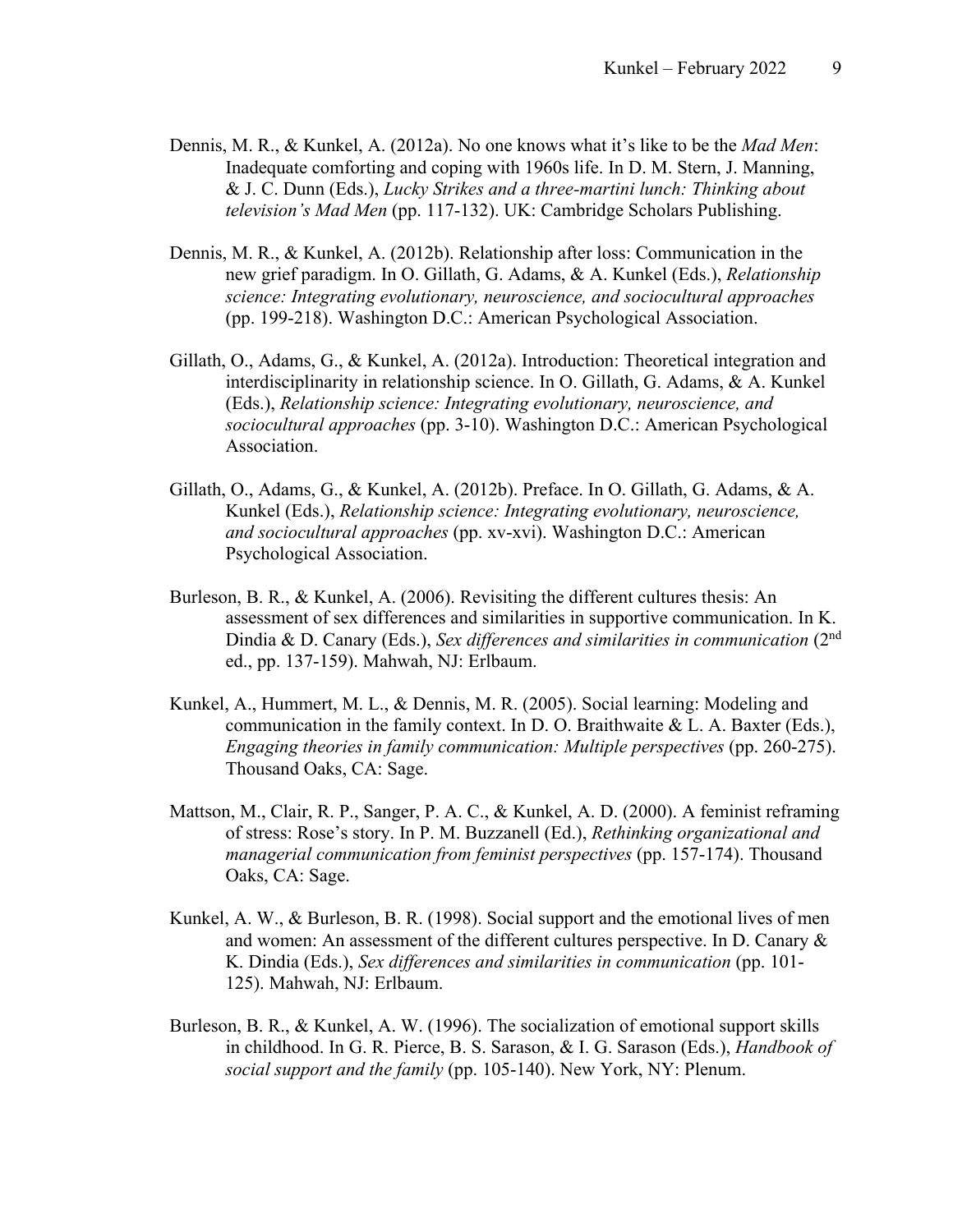#### *MINOR PUBLICATIONS*

- Guthrie, J., & Kunkel, A. (2016). Communication in support groups. *The International Encyclopedia of Interpersonal Communication* (pp. 1-5). New York, NY: John Wiley & Sons.
- Guthrie, J., & Kunkel, A. (2014). Lying as norm in social interactions. *Encyclopedia of Lying and Deception* (pp. 627-631). Thousand Oaks, CA: Sage.
- D'Enbeau, S., & Kunkel, A. (2013). Domestic violence prevention and (mis)managed empowerment. *Communication Currents* available at http://www.communicationcurrents.com/
- Gillath, O., Adams, G. E., & Kunkel, A. D. (2009). Making *interdisciplinarity* work in relationship research. *Relationship Research News (RRN)*.
- Dennis, M. R., Kunkel, A., & Keyton, J. (2008). Women talking about cancer: Supportive elements. *Communication Currents* available at http://www.communicationcurrents.com/
- Kunkel, A. (2005). Contribution to special issue on Communication Research and Institutional Review Boards. *Relationship Research News (RRN)*.
- Kunkel, A. (2005). Contribution to special issue on Communication Research and Institutional Review Boards. *Journal of Applied Communication Research, 33*.

#### *BOOK REVIEWS*

- Kunkel, A. D. (2019). *Introduction to communication theory and liberal education*. [Review of Dr. Austin Babrow's book 2019 proposal]. Unpublished.
- Kunkel, A. D. (2018). *Qualitative data matters: Issues, ethics, and practices*. [Review of Dr. Laura L. Ellingson's and Dr. Patty Sotirin's book 2018 proposal]. Unpublished.
- Kunkel, A. D. (2008). *Gendered lives: Communication, gender, and culture*. [Review of Dr. Julia Wood's 2009 *Gendered Lives* text]. Unpublished.
- Kunkel, A. D. (2005). *Interpersonal communication text*. [Review of Dr. Kory Floyd's 2009 *Interpersonal Communication* textbook proposal]. Unpublished.
- Kunkel, A. D. (2004). *Gendering talk*. [Review of Dr. Robert Hopper's 2003 *Gendering Talk*]. *Journal of Language and Social Psychology, 23*, 231-234.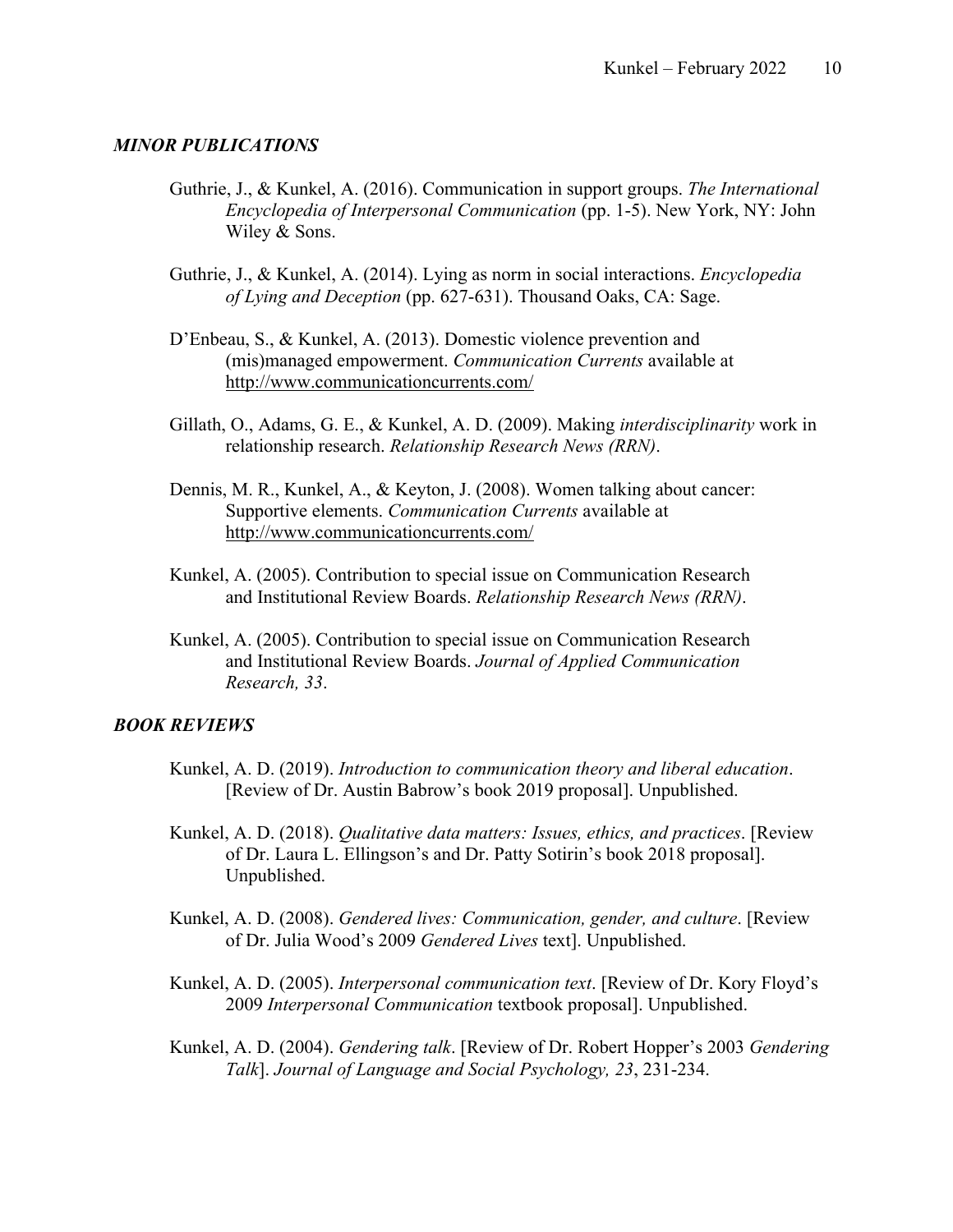### *EDITED SCHOLARLY JOURNALS*

- Kunkel, A., & Rosenberg, J. (2014). (Eds.). Interpersonal communication's past, present, and bright future. Special edited issue of *Communication Studies* (coedited by A. Kunkel & J. Rosenberg with *CS* Editor, Dr. Robert Littlefield).
- Manning, J., & Kunkel, A. (2014). (Eds.). Qualitative studies of relationships: Prevailing norms and exciting innovations. Special edited issue of the *Journal of Social and Personal Relationships* (co-edited by J. Manning & A. Kunkel with *JSPR* Editor, Dr. Mario Mikulincer).

### *MANUSCRIPTS/PROPROSALS CURRENTLY UNDER REVIEW*

Fazzino, T. L., Kunkel, A., Bellitti, J., Romine, R. S., Yi, R., McDaniel, C., & Lejuez, C. W. (under review). Engagement with daily monitoring during a behavioral activation intervention: A test of monitoring format and qualitative evaluation of participant experiences. *Behaviour Change*.

#### *RESEARCH IN PROGRESS*

- Kunkel, A., Mansour, R., & McDaniel, C. (2022). Engaging voices in action research: Stories from domestic violence survivors. Data collection currently in progress.
- Yi, R., Kunkel, A., Pleskac, T. J., & Sebelius, J. (2022). Development and testing of arts-based programming to promote future prospection amongst individuals in substance use recovery. Grant revision currently in progress.
- Wiley, M., Kunkel, A., & Kearney, M. (2022). #metoo: An analysis of political engagement through tweets of sexual harassment, assault, and violence on Twitter. Manuscript currently in preparation for *Violence Against Women*.
- Kunkel, A. (2022). An autoethnography of textbook cases: Teaching about, and advocating against, domestic violence. Manuscript currently in preparation for *Departures in Critical Qualitative Research*.

### *COMPETITIVELY SELECTED PAPERS PRESENTED AT PROFESSIONAL MEETINGS*

- Gist-Mackey, A., Kunkel, A., & Guthrie, J. (2019, November). *Surviving communicative labor: Theoretical exploration of the (in)visibility of gendered faculty work/life struggle*. Paper presented at the National Communication Association convention, Baltimore.
- Wiley, M., & Kunkel, A. (2019, November). *Violence, voice, and victimhood: Activism and social justice in the face of survivorship*. Panel discussion presented at the National Communication Association convention, Baltimore.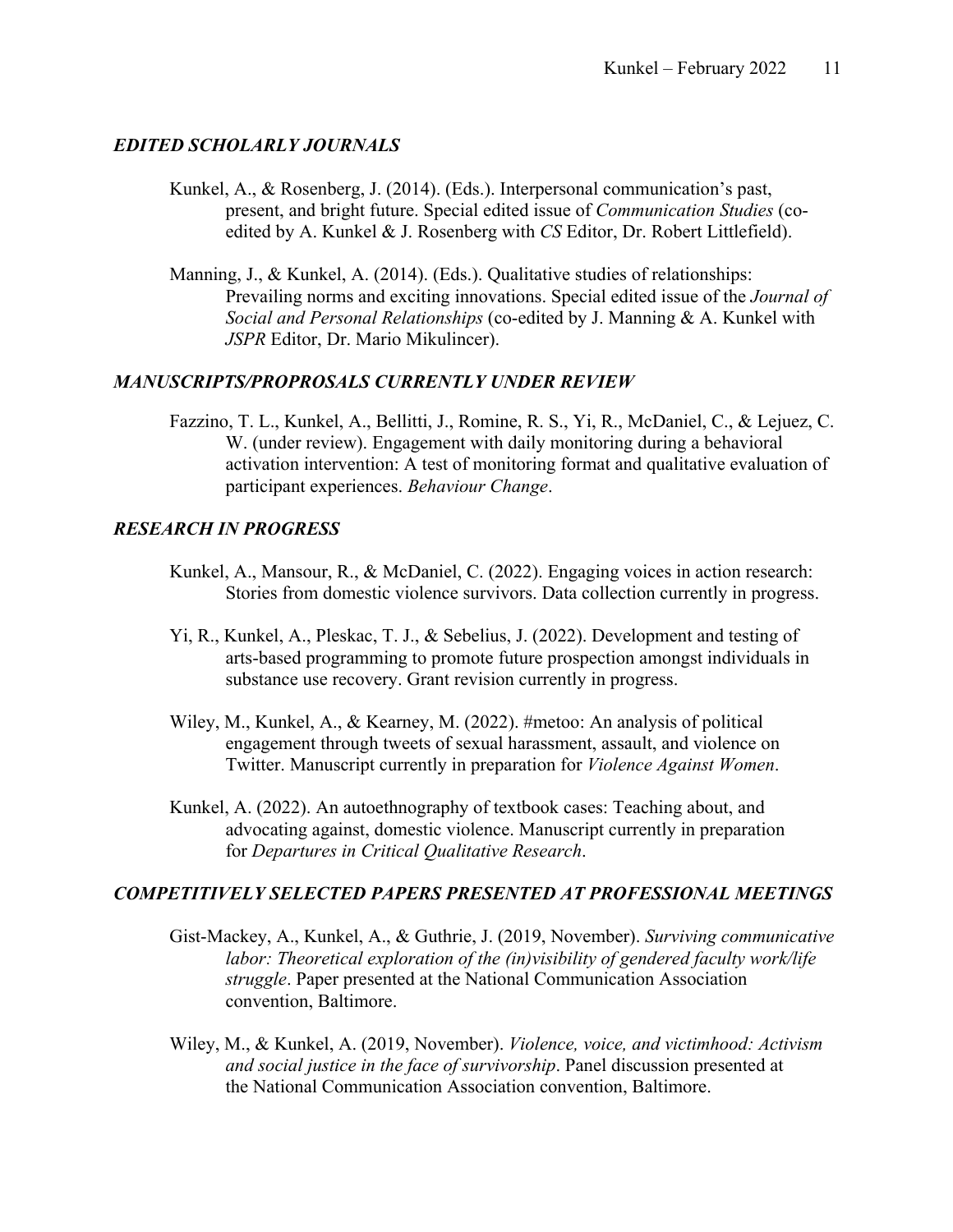- Hoskins, N., & Kunkel, A. (2019, October). *"I don't even deserve a chance": An ethnographic study of adverse childhood experiences among male perpetrators of intimate partner violence*. Paper presented at the Organization for the Study of Communication, Language, and Gender convention, Cincinnati.
- Kunkel, A. (2019, October). *I love pop culture: Scholars dish on what's hot in TV, film, gaming, & music*. Panel discussion presented at the Organization for the Study of Communication, Language, and Gender convention, Cincinnati.
- Wiley, M., Kunkel, A., Kearney, M., McDaniel, C. L., & Mansour, R. (2018, October). *#metoo: Engaging in online social justice movements to rally against sexual harassment, assault, and violence*. Paper presented at the Organization for the Study of Communication, Language, and Gender convention, Lake Tahoe, CA.
- Kunkel, A. (2018, October). *Teaching gender and sexuality studies: Processes and practices of persistence in the classroom*. Panel discussion presented at the Organization for the Study of Communication, Language, and Gender convention, Lake Tahoe, CA.
- Kunkel, A. (2017, November). *"Microlevel activism": Opportunities, obstacles, and outcomes of ethnographic facilitation*. Panel discussion presented at the National Communication Association convention, Dallas.
- Kunkel, A. (2017, October). *Helping those who hurt: Expanding on our past to (re)imagine feminist approaches to gender-based violence*. Panel discussion presented at the Organization for the Study of Communication, Language, and Gender convention, Omaha.
- Kunkel, A. (2017, October). *Past feminist teacher-mentor awardees*. Panel discussion presented at the Organization for the Study of Communication, Language, and Gender convention, Omaha.
- Wagner, P. E., Kunkel, A., & Asbury, M. B. (2017, October). *"I'm sorry…What does That have to do with my respiratory tract?": An identity-informed approach to trans patient and healthcare provider communication*. Paper presented at the Organization for the Study of Communication, Language, and Gender convention, Omaha.
- Kunkel, A. (2016, November). *Imagining alternatives to gender violence: Working collaboratively as advocates, scholars, and teachers with community anti-violence practitioners*. Double-panel discussion presented at the National Communication Association convention, Philadelphia.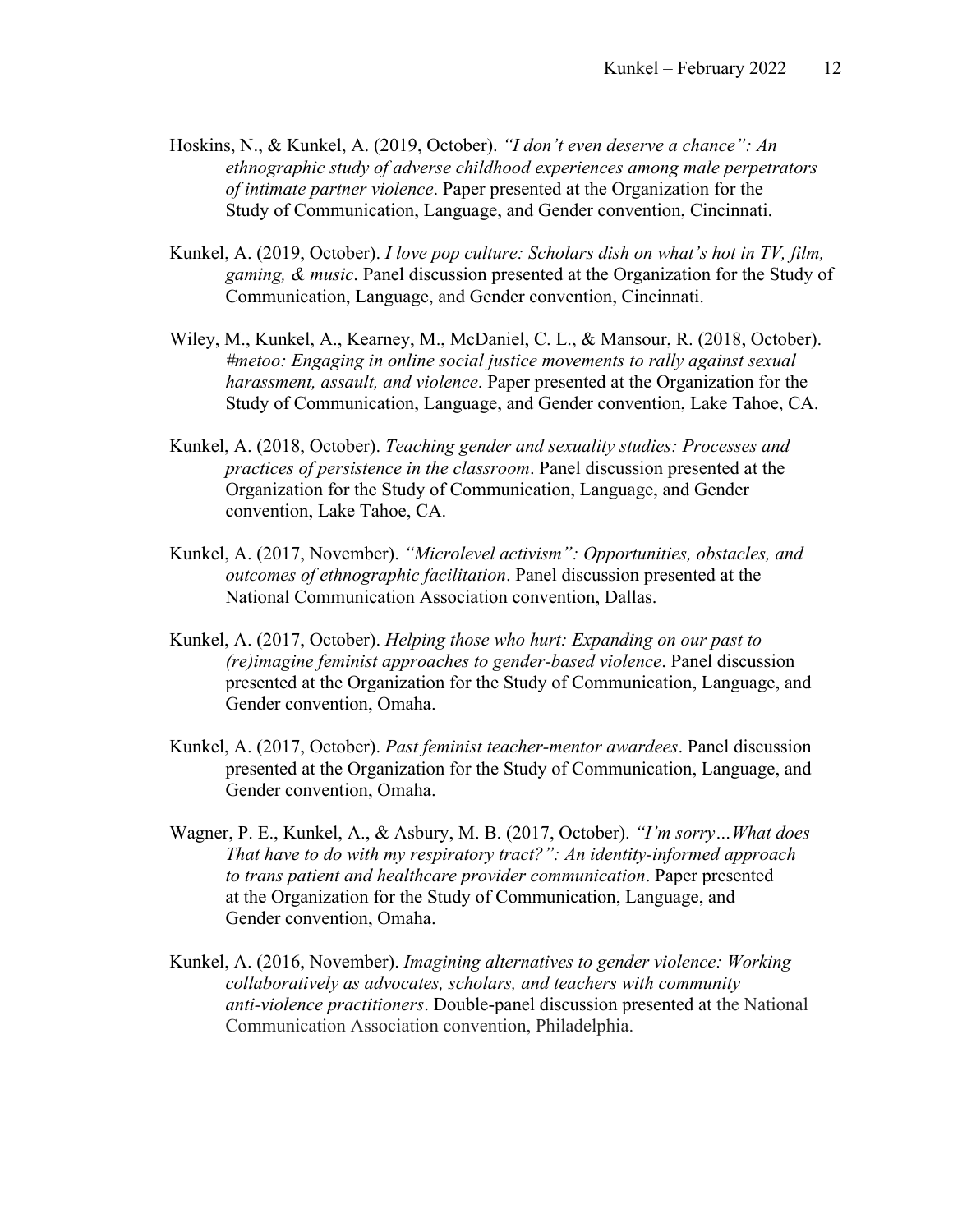- Vellinga, H, & Kunkel, A. (2016, November). *Adoptees and the management of privacy: "To tell or not to tell?"* Paper presented at the National Communication Association convention, Philadelphia.
- Vellinga, H, & Kunkel, A. (2016, October). *Male and female adoptees' identity disclosure: Transgressing and navigating dialectical tensions*. Paper presented at the Organization for the Study of Communication, Language, and Gender convention, Chicago.
- Wagner, P. E., Kunkel, A., Asbury, M. B., & Soto, F. (2016, October). *Health (trans)gressions: Identity and stigma management in trans\* healthcare support seeking*. Paper presented at the Organization for the Study of Communication, Language, and Gender convention, Chicago.
- Kunkel, A., & Guthrie, J. (2016, October). *Transgressors: Narratives of inquiry, resistance, and risk*. Panel discussion presented at the Organization for the Study of Communication, Language, and Gender convention, Chicago.
- Guthrie, J., & Kunkel, A. (2015, November). *"No more trapping me!": Communication scholarship in the service of women experiencing domestic violence and substance abuse*. Paper presented at the National Communication Association convention, Las Vegas.
- Kunkel, A., & Guthrie, J. (2015, November). *Female/insider/outsider: The politics of conducting research with female participants*. Panel discussion presented at the National Communication Association convention, Las Vegas.
- Kunkel, A. (2015, November). *Embracing opportunities to explore nonprofit contexts in and out of the classroom*. Panel discussion presented at the National Communication Association convention, Las Vegas.
- Wagner, P. E, Kunkel, A., Asbury, M. B., & Soto, F. (2015, October). *Trans\*care: Past experiences, future directions, and the potential of communication research*. Paper presented at the Organization for the Study of Communication, Language, and Gender convention, Bowling Green.
- McDaniel, C., Kunkel, A., & Guthrie, J. (2015, October). *"You look fine": A closer look at white lies in female best friendships*. Paper presented at the Organization for the Study of Communication, Language, and Gender convention, Bowling Green.
- Vellinga, H., Schon, J., & Kunkel, A. (2015, June). *Interacting with adoptive parents: The influence of person-centered messages on disclosure and affect*. Paper presented at the International Association for Relationship Research convention, New Jersey.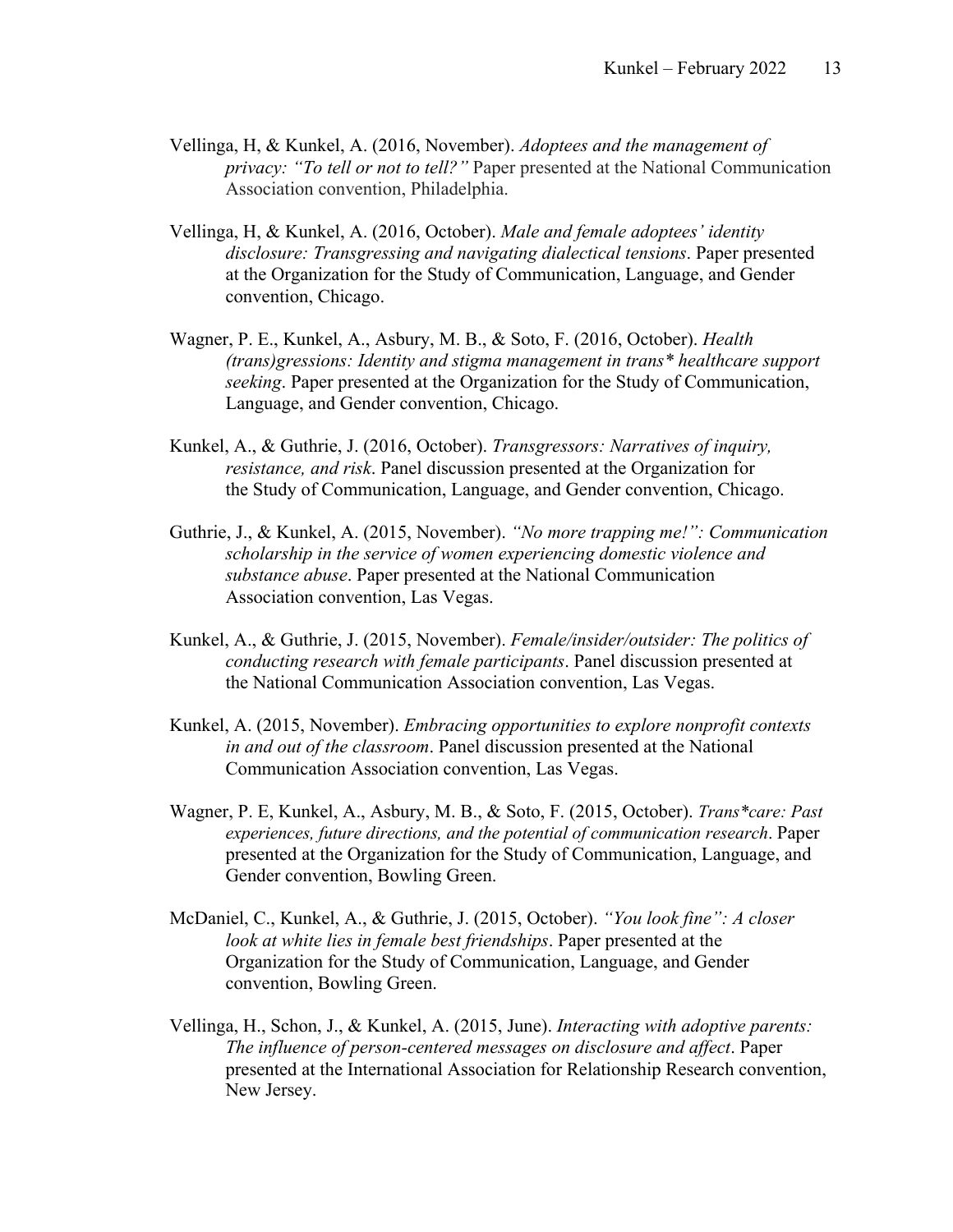- Wagner, P. E., Kunkel, A., & Compton, B. (2015, April). *(Trans)lating identity: Gender identity formation and expression*. Paper presented at the Eastern Communication Association convention, Philadelphia.
- Asbury, M. B., Wagner, P. E., & Kunkel, A. (2015, April). *[Fat]homing funny: Humor as a stigma-management tool*. Paper presented at the Southern States Communication Association convention, Tampa.
- Attig, H., & Kunkel, A. (2014, November). *Seeking social support via new communication technologies during a life stressor*. Paper presented at the National Communication Association convention, Chicago.
- Messersmith, A., Kunkel, A., & Guthrie, J. (2014, November). *Newlywed reports of social support during engagement: What worked and what failed*. Paper presented at the National Communication Association convention, Chicago.
- Kunkel, A., & Dennis, M. R. (2014, October). *Evolving masculinity and femininity: Revisiting Mad Men*. Panel discussion presented at the Organization for the Study of Communication, Language, and Gender convention, Santa Clara.
- Guthrie, J., & Kunkel, A. (2014, October). *"You're not the only one": Examining a women's domestic violence support group within a substance abuse treatment center*. Paper presented at the Organization for the Study of Communication, Language, and Gender convention, Santa Clara.
- Kunkel, A., & Manning, J. (2014, July). *Interpretive theorizing through qualitative data: Relationship research as a meaning-making endeavor*. Paper presented at the International Association for Relationship Research convention, Melbourne, Australia.
- Asbury, M. B., Wagner, P. E., & Kunkel, A. D. (2014, April). *An examination of body image in those who sexually identify as bi-sexual and transgender*. Panel discussion presented at the Southern States Communication Association convention, New Orleans.
- Hoskins, N. S., Woszidlo, A., & Kunkel, A. (2014, April). *A recipe for disaster: Higher levels of listening anxiety and lower levels of trust push verbal aggression to the boiling point*. Paper presented at the Central States Communication Association convention, Minneapolis.
- Kunkel, A., & Manning, J. (2013, November). *A celebration of continued growth in researching interpersonal relationships: Connections across diverse qualitative methods, studies, and analysis.* Panel discussion presented at the National Communication Association convention, Washington, D.C.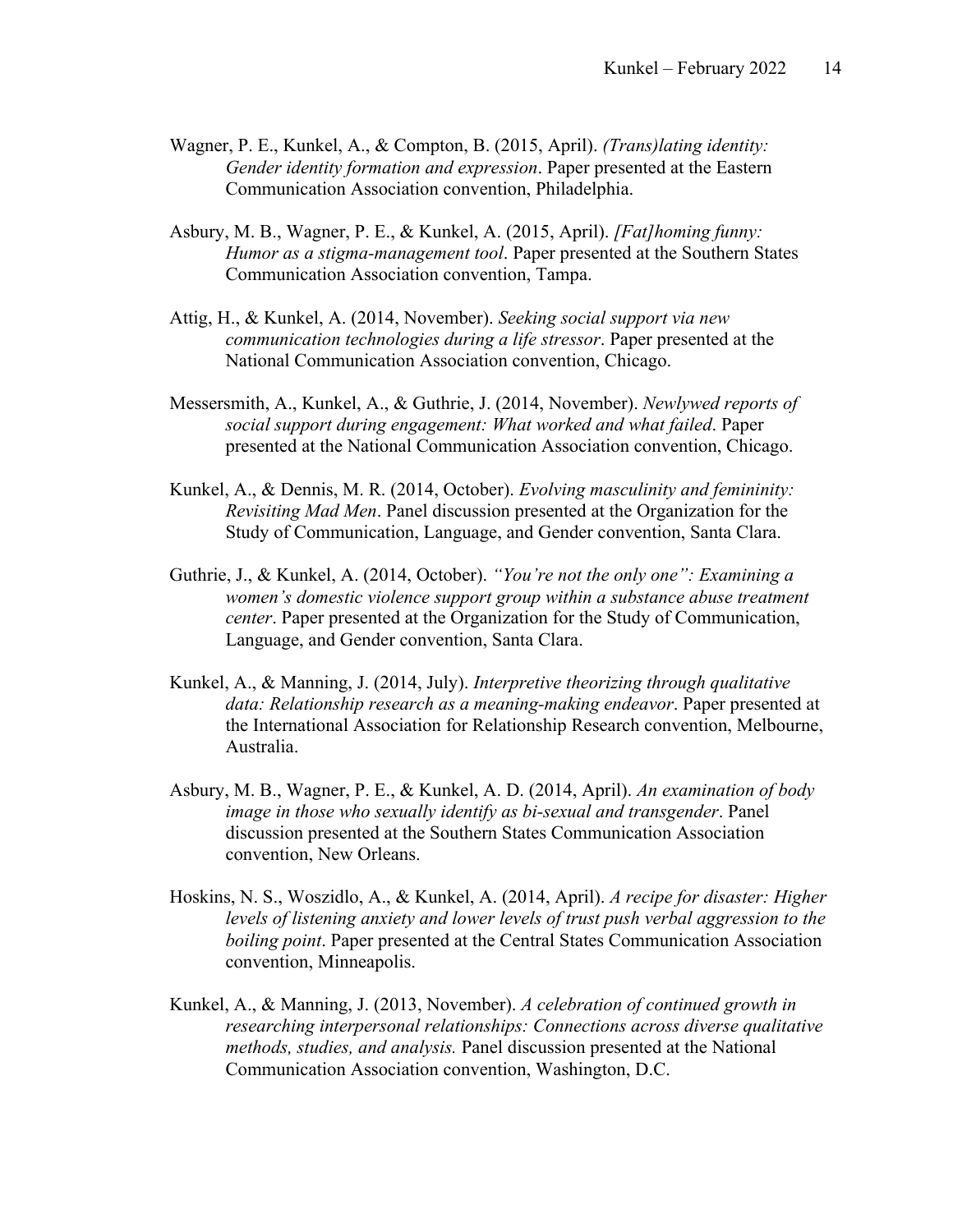- Lueders, A., Cook, K., Webb, N., Kunkel, A., & Mattson, M. (2013, November). *Community service learning in small groups: A new pedagogical perspective*. Paper presented at the National Communication Association convention, Washington, D.C.
- Manning, J., & Kunkel, A. (2013, August). *The future (of good reading) is now! KCA presents outstanding books released the past year*. Paper presented at the Kentucky Communication Association convention, Burkesville, Kentucky.
- Kunkel, A., Garner, B., & Dennis, M. R. (2013, April). *Disclosure about grief: Discourses of meaning reconstruction for healing and transformation*. Paper presented at the Central States Communication Association convention, Kansas City.
- D'Enbeau, S., & Kunkel, A. (2013, April). *(Mis)managed empowerment: Exploring paradoxes of practice in domestic violence prevention*. Paper presented at the Central States Communication Association convention, Kansas City. *Note*: The Organizational and Professional Communication Interest Group of the Central States Communication Association designated this as a "*Top Four Paper*."
- Lueders, A., Cook, K., Webb, N., Kunkel, A., & Mattson, M. (2013, April). *Service learning in small group communication: Comparing pedagogical approaches*. Paper presented at the Central States Communication Association convention, Kansas City. *Note*: The Interpersonal and Small Group Interest Group of the Central States Communication Association designated this paper to appear on the "*Top Panel*."
- Manning, J., & Kunkel, A. (2013a, April). *Integrating qualitative research into the Advanced interpersonal course*. Short course presented at the Central States Communication Association convention, Kansas City.
- Manning, J., & Kunkel, A. (2013b, April). *Interpretivist theory and the study of relationships: An argument and five paradoxes*. Paper presented at the Southern States Communication Association convention, Louisville.
- Asbury, M. B., & Kunkel, A. (2013a, April). *Exploring weight identity: An examination of the cognitive, affective, and behavioral components of weight*. Paper presented at the Southern States Communication Association convention, Louisville.
- Asbury, M. B., & Kunkel, A. (2013b, April). *"You'd be so pretty if you just lost a little weight": Communication, weight, and women*. Paper presented at the Southern States Communication Association convention, Louisville.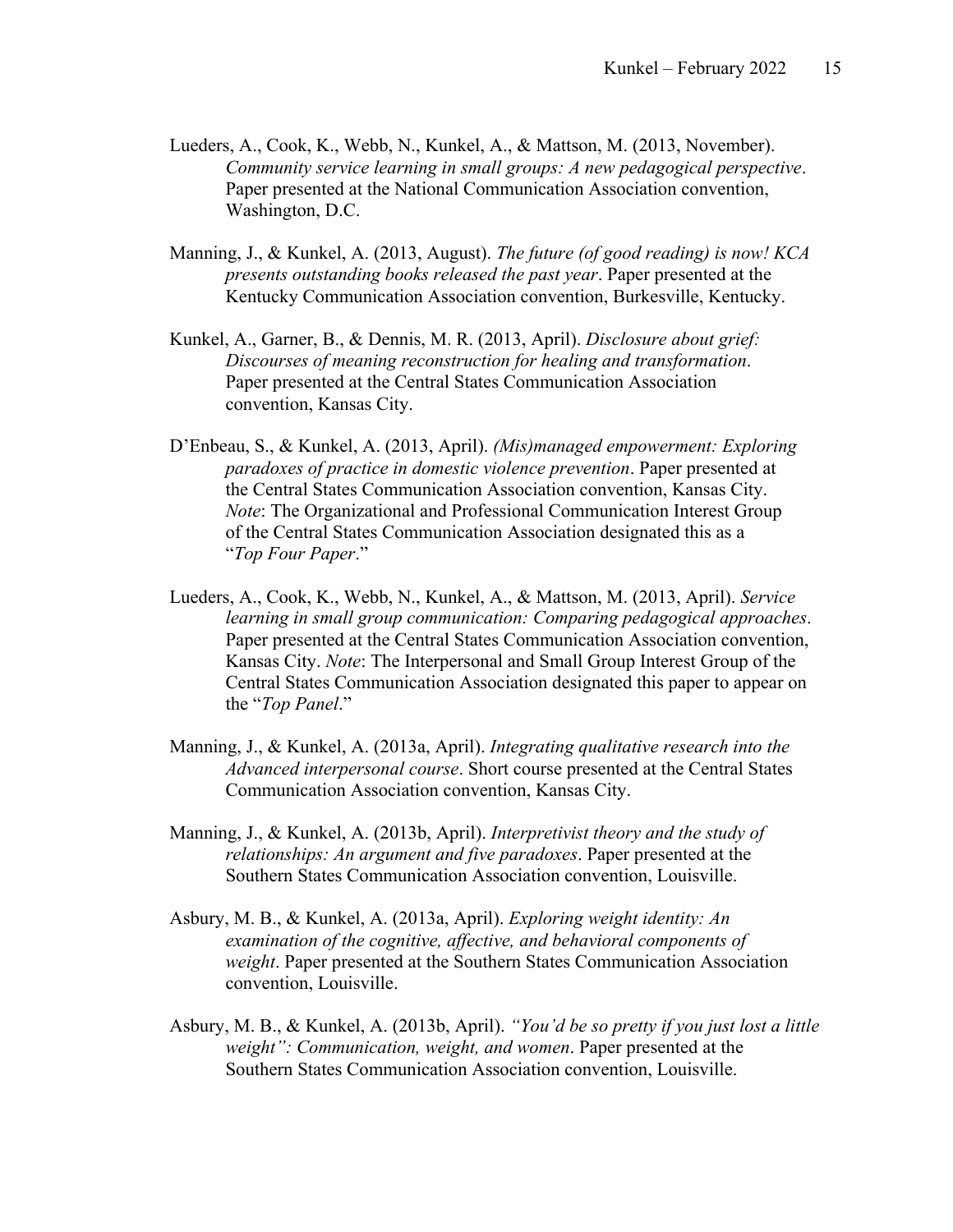- Larson, K., Kunkel, A., Guthrie, J., & Lueders, A. (2012, July). *First comes texting, then comes hooking up: College students' courtship scripts*. Paper presented at the International Association for Relationship Research convention, Chicago.
- Guthrie, J., & Kunkel, A. (2012, July). *Sweet little lies: Deception in romantic relationships*. Paper presented at the International Association for Relationship Research convention, Chicago.
- Guthrie, J., Kunkel, A., & Hladky, K. (2012, July). *The complex relationship between (and within) the suppressed and the empowered: Contradiction and GLBT portrayals on The L Word*. Paper presented at the International Association for Relationship Research convention, Chicago.
- Manning, J., & Kunkel, A. (2012, July). *Qualitative studies of relationships: A dialogic roundtable*. Paper presented at the International Association for Relationship Research convention, Chicago.
- Jones, J., & Kunkel, A. (2011, April). *Stop suffering toxic masculinity: Breaking silence, ending violence*. Paper presented at the American Men's Studies Association convention, Kansas City.
- Guthrie, J., Hladky, K., & Kunkel, A. (2011, April). *Masculine women: Portrayals in The L Word*. Paper presented at the American Men's Studies Association convention, Kansas City.
- Anderson, M., & Kunkel, A. (2009, November). *"It hurts me to imagine": An analysis of the reasons romantic partners avoid discussing past sexual experiences*. Paper presented at the National Communication Association convention, Chicago.
- Kunkel, A. (2009, November). *"Then again, everyone's different": A new perspective informing the social support of breast cancer survivors*. Paper presented at the International Association for Relationship Research convention, Lawrence.
- Anderson, M. & Kunkel, A. (2009, November). *"Let's not talk about that": Why individuals avoid discussing past sexual experiences*. Paper presented at the International Association for Relationship Research convention, Lawrence.
- Keyton, J., Beck, S., Dennis, M. R., & Kunkel, A. (2006, July). *Double duty in breast cancer support groups: Enacting social support and managing group process*. Paper presented at the INGRoup: Interdisciplinary Network for Group Research conference, Pittsburg.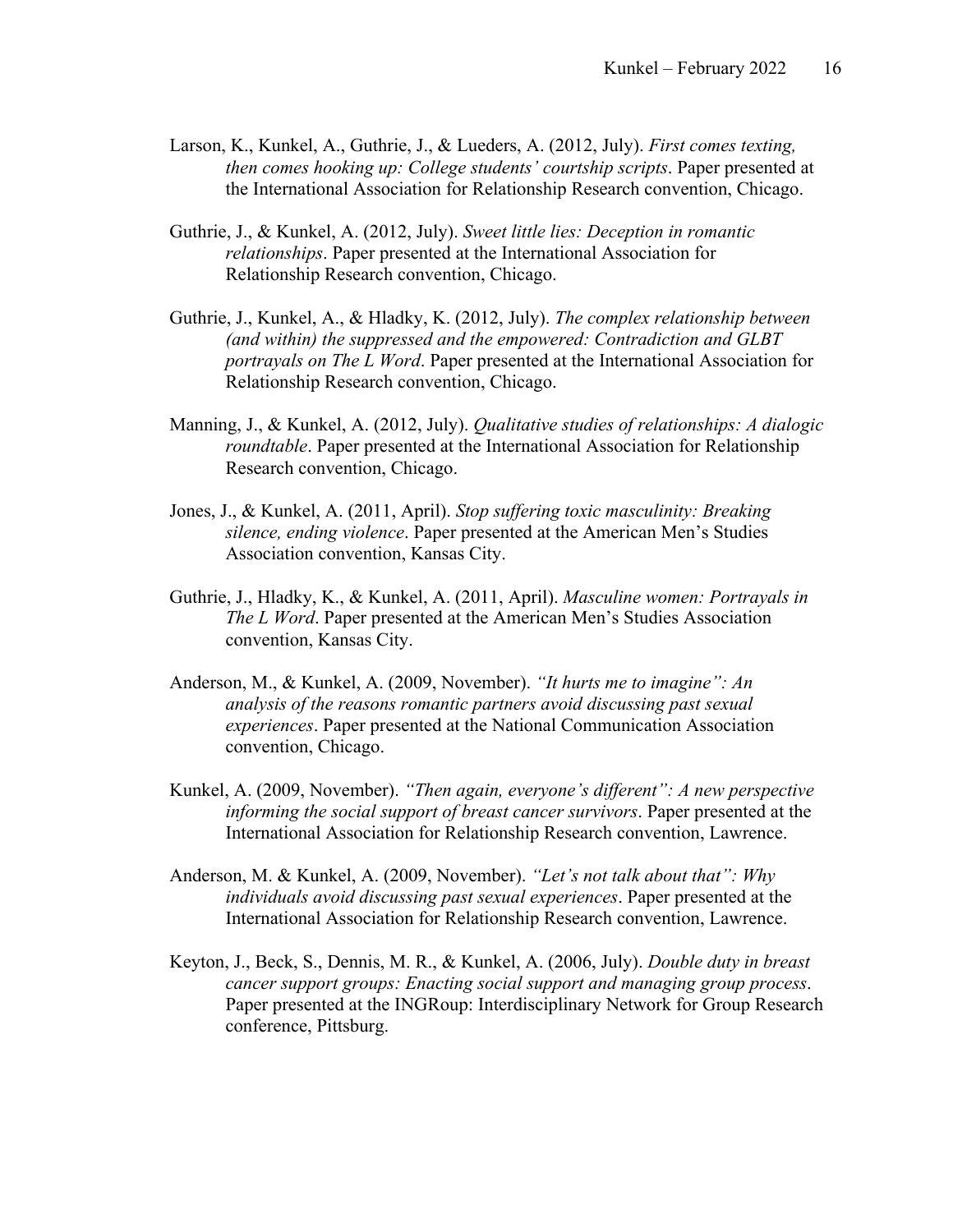- Baym, N., Zhang, Y. B., Kunkel, A., Lin, M-C, & Ledbetter, A. (2005, November). *Relational quality and media use in interpersonal relationships*. Paper presented at the National Communication Association convention, Boston. *Note*: The Human Communication and Technology Division of the National Communication Association designated this as a "*Top Three Paper*."
- Kunkel, A. (2005, April). *Understanding the efficacy of a breast cancer support group from an appraisal and coping perspective*. Paper presented at the Central States Communication Association convention, Kansas City.
- Spaulding, A., Kunkel, A., & Doolittle, G. (2004, November). *Parents' communication satisfaction with physicians: Comparing face-to-face and telemedicine pediatric consults*. Paper presented at the TeleMed and eHealth convention, London.
- Kunkel, A. D. (2004, November). *Interpersonal dynamics of death, grief, and loss*. Paper presented at the National Communication Association convention, Chicago.
- Kunkel, A. D., Wilson, S. R., Robson, S., Olufowote, J., & Soliz, J. (2004, July). *Negotiating romance: The effects of relationship (re)definition goals and attachment orientations on face threats and facework*. Paper presented at the International Association for Relationship Research convention, Madison.
- Spaulding, A., & Kunkel, A. (2004, May). *Parents' communication satisfaction with physicians: Comparing face-to-face and telemedicine consults*. Paper presented at the American Telemedicine Association convention, Tampa.
- Spaulding, A., Kunkel, A. D., & Doolittle, G. C. (2004, April). *Parents' communication satisfaction with physicians: A comparison of pediatric consults conducted faceto-face versus pediatric consults conducted via interactive video*. Paper presented at the Kentucky Conference on Health Communication, Lexington.
- Spaulding, A., Kunkel, A., & Doolittle, G. (2004, March). *Parents' communication satisfaction with physicians: Comparing face-to-face and telemedicine pediatric consults*. Paper presented at the Innovation and Evaluation International Telehealth convention, Anchorage, Alaska.
- Kunkel, A., Waters, E., & Dennis, M. R. (2003, November). *Stepping up or still the same? Contemporary perceptions of males, females, and successful CEOs*. Paper presented at the National Communication Association convention, Miami.
- Soliz, J., & Kunkel, A. (2003, November). *Worldview assumptions and support-seeking behavior*. Paper presented at the National Communication Association convention, Miami.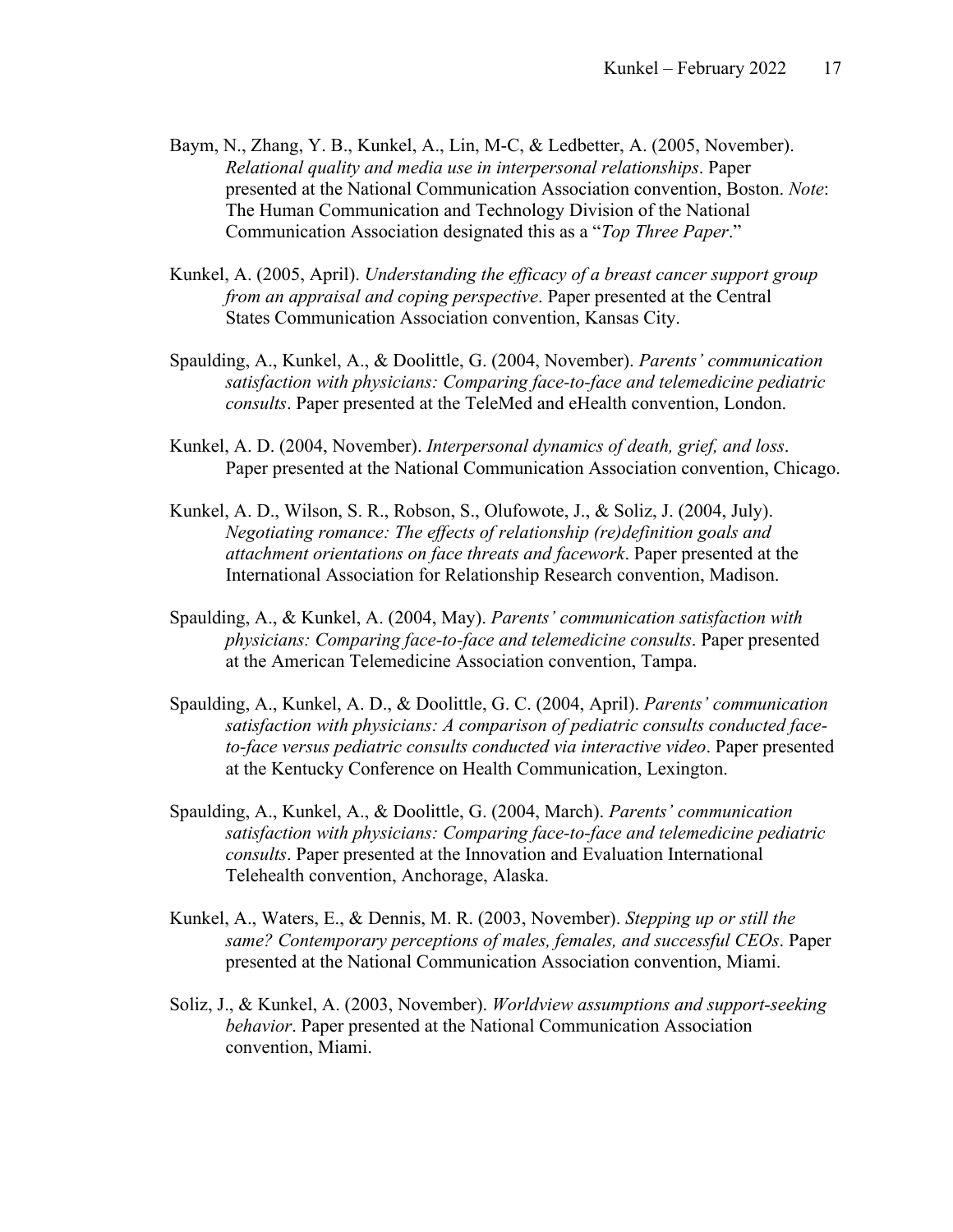- Kunkel, A. D., Wilson, S. R., Olufowote, J., Robson, S., & Soliz, J. (2003, June). *Changes of heart from start to part: Romantic relationships and facework*. Paper presented at the Compassionate Love Conference, Normal, Illinois.
- Soliz, J., & Kunkel, A. (2003, April). *A cross-cultural analysis of support seeking*. Paper presented at the Central States Communication Association convention, Omaha.
- Kunkel, A. D., & Dennis, M. R. (2002a, November). *Tensions and consolation strategies in eulogia: Public, interpersonal, and intrapersonal comforting*. Paper presented at the National Communication Association convention, New Orleans.
- Kunkel, A. D., & Dennis, M. R. (2002b, November). *The healing dimensions of communication*. Paper presented at the National Communication Association convention, New Orleans.
- Kunkel, A. (2002a, November). *Pedagogical obstacles to teaching gender in the classroom*. Paper presented at the National Communication Association convention, New Orleans.
- Kunkel, A. (2002b, November). *The energizing force of responsibility to the community: "Tired" students strike against drunk driving*. Paper presented at the National Communication Association convention, New Orleans.
- Kunkel, A. D., Wilson, S. R., Olufowote, J., & Robson, S. (2002, July). *Identity implications of influence goals: Initiating, intensifying, and ending romantic relationships*. Paper presented at the International Association for Relationship Research convention, Halifax, Nova Scotia, Canada.
- Kunkel, A. W. (2001, May). *Explaining sex differences in the evaluation of comforting messages: The mediating role of interaction goals*. Paper presented at the International Communication Association convention, Washington, D.C.
- Kunkel, A. W. (2000, November). *Coping with emotional distress: Effects of disclosure mode on cognitive, affective, and health outcomes*. Paper presented at the National Communication Association convention, Seattle.
- Kunkel, A. W., & Dennis, M. R. (1998, November). *The role of emotional (re)appraisal in rhetoric: Strategic public comforting in grief-intensive exigences*. Paper presented at the National Communication Association convention, New York.
- Kunkel, A. W. (1998, November). *A conversation-centered approach to the study of emotional support: Rationale and a demonstration of method*. Paper presented at the National Communication Association convention, New York.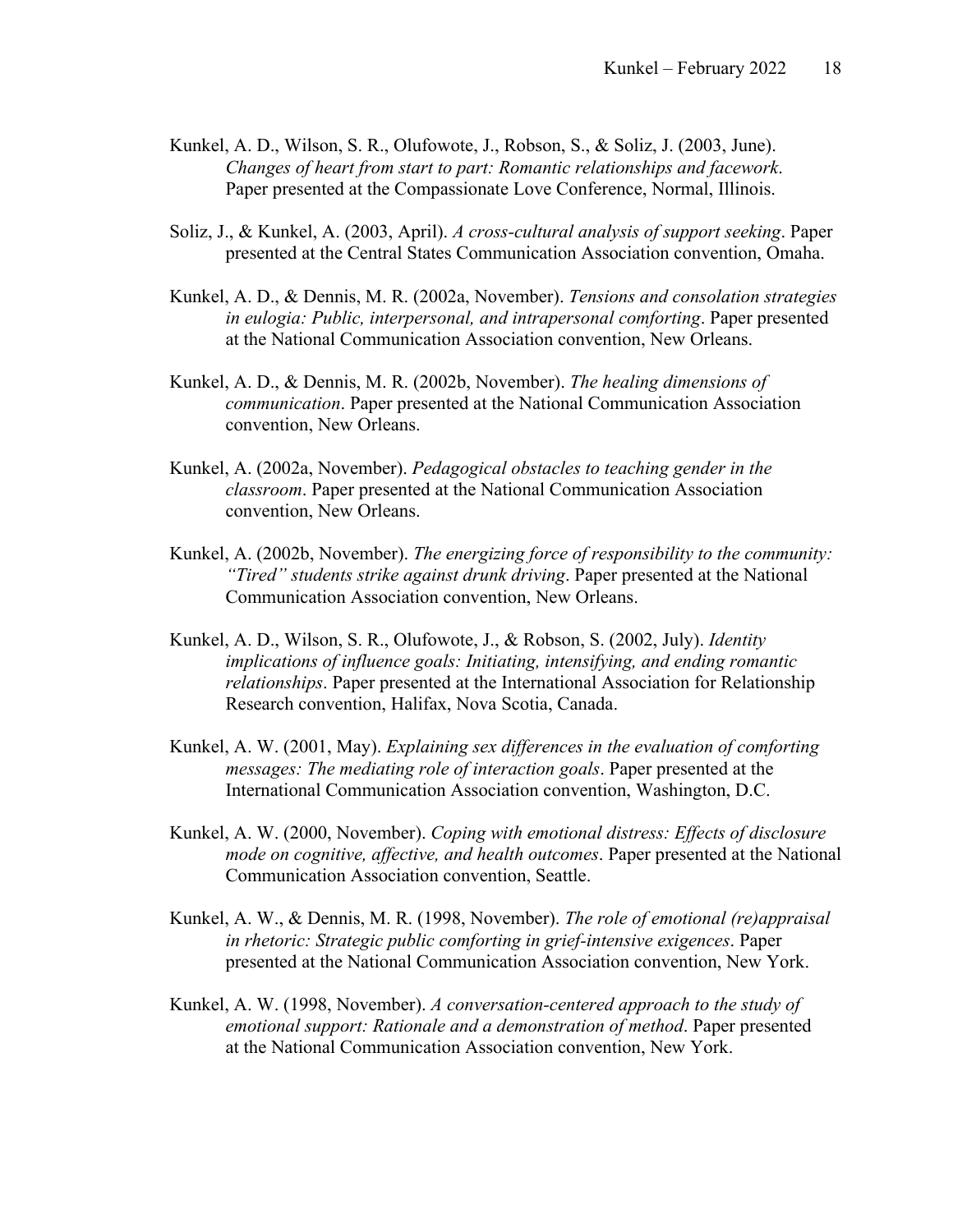- Kunkel, A. W. (1997, November). *The development of women in academia: Communicating centrality through mentor-mentee relationships*. Paper presented at the National Communication Association convention, Chicago.
- Wilson, S. R., & Kunkel, A. W. (1997, November). *Reason giving as facework: Comparing episodes defined by influence goals of "giving advice" versus "asking favors.*" Paper presented at the National Communication Association convention, Chicago.
- Clair, R. P., Mattson, M., Chapman, P. A., & Kunkel, A. W. (1996, November). *Reframing stress and deadlines*. Paper presented at the Speech Communication Association convention, San Diego.
- Wilson, S. R., & Kunkel, A. W. (1996, November). *Identity implications of influence goals: Similarities in face threats and reason giving across gender and close relationships*. Paper presented at the Speech Communication Association convention, San Diego.
- Kunkel, A. W., Burleson, B. R., & Mills, C. B. (1996, August). "*What's love got to do with it," verse two: Associations between love styles and communication values*. Paper presented at the International Society for the Study of Personal Relationships convention, Banff, Canada.
- Burleson, B. R., & Kunkel, A. W. (1996, May). *Social support and the emotional lives of men and women: One world or two?* Paper presented at the International Communication Association convention, Chicago.
- Clair, R. P., Chapman, P. A., & Kunkel, A. W. (1995, November). *An applied perspective of sexual harassment: From theory to pedagogy and back again*. Paper presented at the Speech Communication Association convention, San Antonio.
- Kunkel, A. W. (1995, November). *Assessing the adequacy of explanations for gender differences in emotional support: An experimental test of the different cultures and skill deficit accounts*. Paper presented at the Speech Communication Association convention, San Antonio. *Note*: The Interpersonal and Small Group Interaction Division of the Speech Communication Association designated this as the "*Top Student Paper*."
- Burleson, B. R., & Kunkel, A. W. (1995, June). *Learning how to care: Parental influences on the child's acquisition of emotional support skills*. Paper presented at the International Network on Personal Relationships convention, Williamsburg, VA.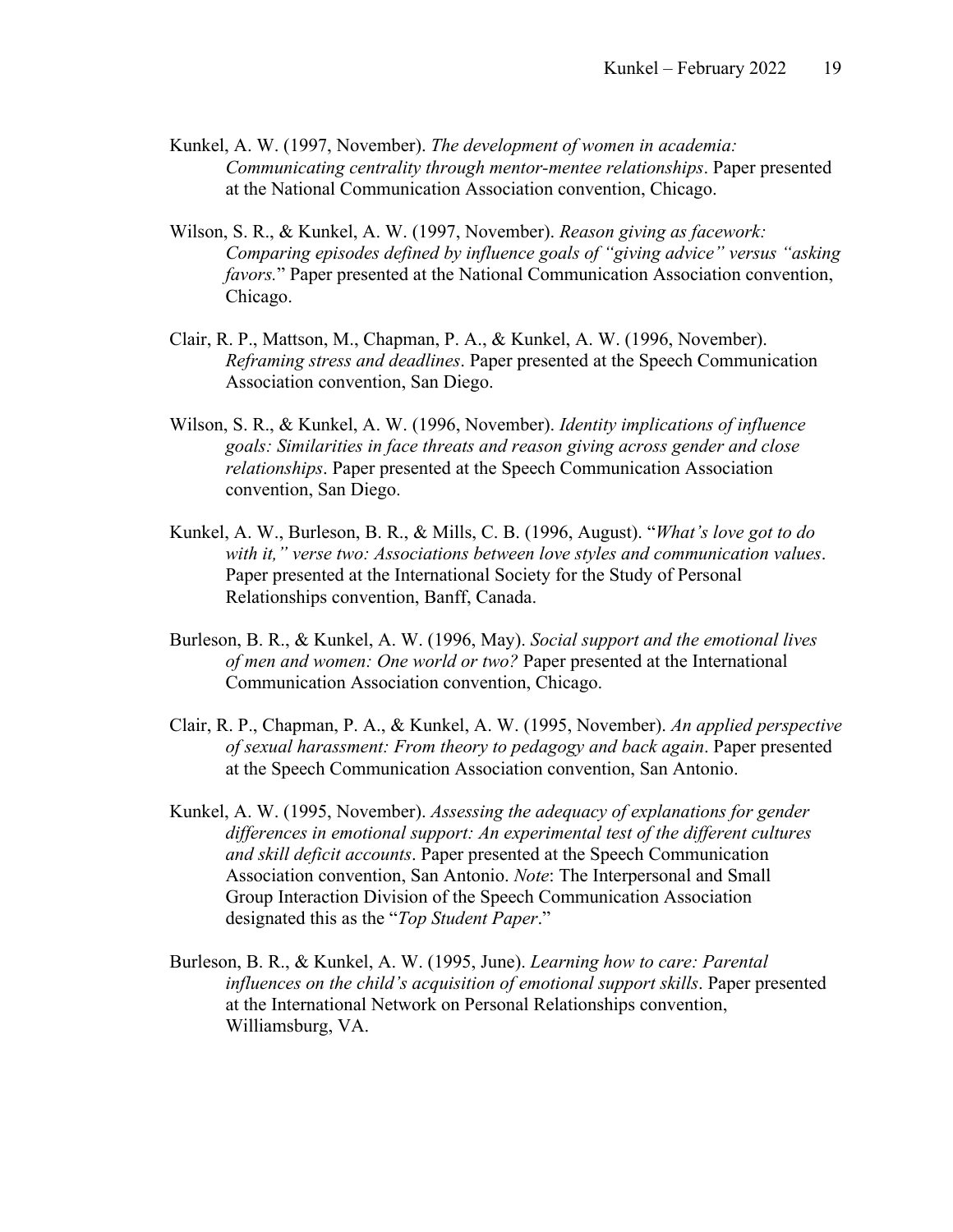- Clair, R. P., & Kunkel, A. W. (1995, May). *An organizational communication analysis of 'unrealistic realities': Child abuse and the aesthetic resolution*. Paper presented at the International Communication Association convention, Albuquerque.
- Burleson, B. R., & Kunkel, A. W. (1995, May). *Parental and peer contributions to the emotional support skills of the child: From whom do children learn to express support?* Paper presented at the International Communication Association convention, Albuquerque.
- Kunkel, A. W. (1995, April). *Gender differences in emotional support: A case of different cultures or different skills?* Paper presented at the Central States Communication Association convention, Indianapolis.
- Burleson, B. R., & Kunkel, A. W. (1995, March). *Socialization of emotional support skills in childhood: The influence of parents and peers*. Paper presented at the Society for Research in Child Development convention, Indianapolis.
- Kunkel, A. W. (1994, November). *A feminist ethnography of graduate school community*. Paper presented at the Speech Communication Association convention, New Orleans.
- Kunkel, A. W., & Burleson, B. R. (1994, November). *What's love got to do with it? How love styles and gender influence judgments about the importance of different communication skills*. Paper presented at the Speech Communication Association convention, New Orleans.
- Samter, W., Burleson, B. R., Kunkel, A. W., & Werking, K. J., (1994, July). *Gender and beliefs about communication in intimate relationships: When gender differences make a difference—and when they don't*. Paper presented at the International Communication Association convention, Sydney, Australia.
- Burleson, B. R., Kunkel, A. W., & Birch, J. D. (1994, July). *Similarities in cognitive complexity and attraction to friends and lovers: Experimental and survey studies*. Paper presented at the International Conference on Personal Relationships, Groningen, The Netherlands.
- Burleson, B. R., Kunkel, A. W., & Birch, J. D. (1993, November). *Thoughts about talk in romantic relationships: Similarity makes for attraction (and happiness, too)*. Paper presented at the Speech Communication Association convention, Miami.
- Kunkel, A. W. (1993, October). *Metalogue: Where does creativity come from?* Paper presented at the Semiotic Society of America convention, St. Louis.
- Kunkel, A. W. (1993, March). *Where does creativity come from?* Paper presented at the Central States Anthropological Society convention, Beloit, WI.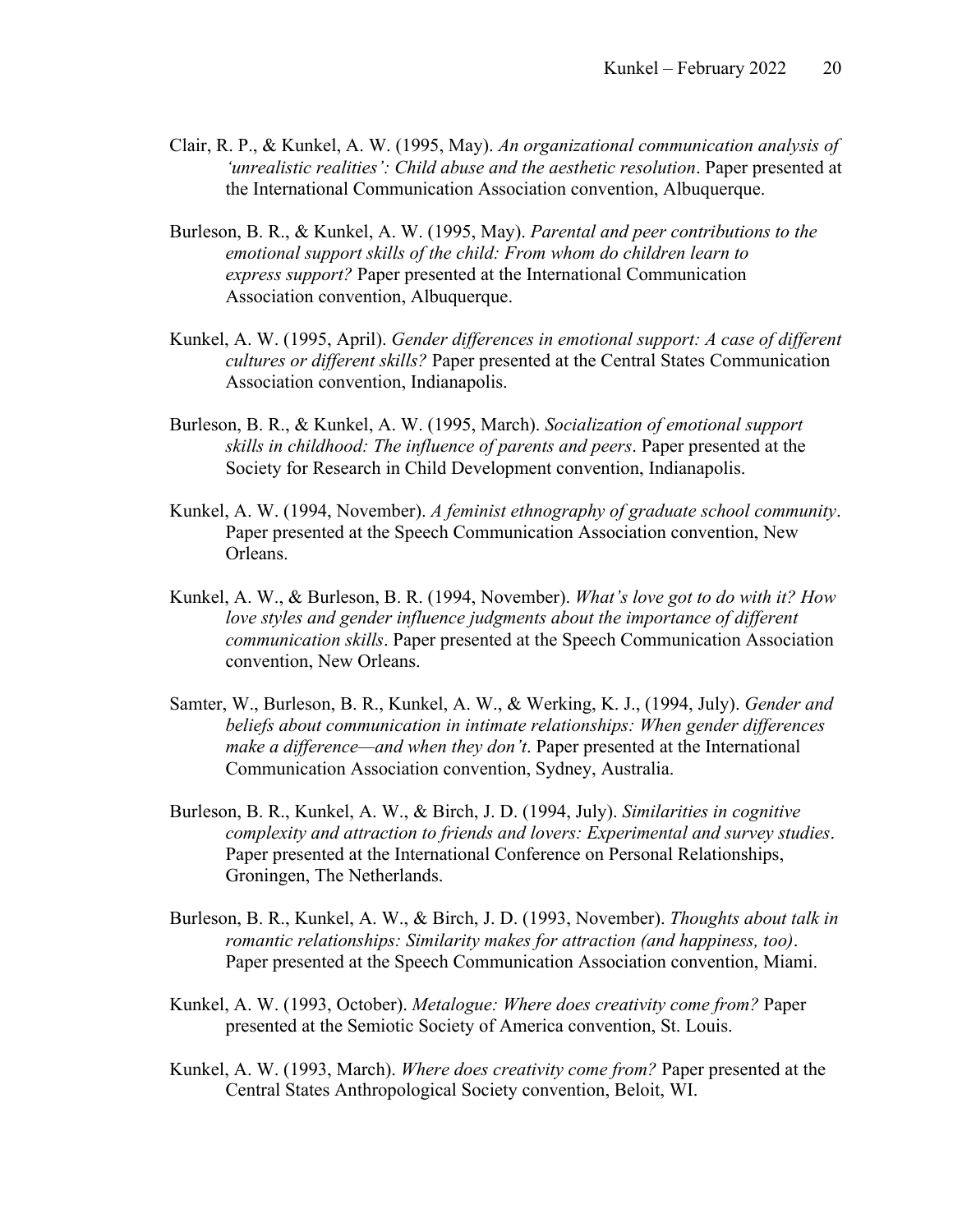### *RESEARCH GRANTS—IN REVISION*

National Institutes of Health (NIH) Grant, "Development and Testing of Arts-Based Programming to Promote Future Prospection Amongst Individuals in Substance Use Recovery" (\$665,225). [Principal Investigator = Richard Yi (KU),  $Co$ -Investigators = Adrianne Kunkel (KU) and Tim Pleskac (KU), Contributor = John Sebelius (KU)] [Submitted SU19; Rejected SP19; Currently in Revision]

# *RESEARCH GRANTS—FUNDED*

- National Institutes on Alcohol Abuse and Alcoholism Grant, "A Cluster-Randomized Trial Testing the Efficacy of a Behavioral Activation Intervention Administered in a College Orientation Course for Freshmen" (5-Year, R01 Grant, FY 2019- 2024). [Principal Investigator = Tera Fazzino (KU), Co-Investigators = Richard Yi (KU), Carl Lejuez (KU), Bruce Liese (KU), Rebecca Swinburne Romine (KU), and Adrianne Kunkel (KU)]
- General Research Fund (GRF) Grant, University of Kansas, "Mourning and Meaning in Young Adult Fiction Grief Accounts." (\$1,000). Summer, 2017 (FY 2018). [Principal Investigator = Adrianne Kunkel (KU)]
- General Research Fund (GRF) Grant, University of Kansas, "Processes of Meaning Reconstruction in Grief Expression." (\$7,000). Summer, 2016 (FY 2017). [Principal Investigator = Adrianne Kunkel  $(KU)$ ]
- General Research Fund (GRF) Grant, University of Kansas, "Formation and Expression of Gender Identity by Transgender Individuals." (\$8,040). Summer, 2014 (FY 2015). [Principal Investigator = Adrianne Kunkel  $(KU)$ ]
- General Research Fund (GRF) Grant, University of Kansas, "Work and Life Through the Lens of Violence, Survival, and Support: Engaging Women's Voices in Action Research" (\$8,048). Summer, 2011 (FY 2012). [Principal Investigator = Adrianne Kunkel (KU)]
- American Psychological Association (APA) Grant, Washington D.C. Funding for the International Association for Relationship Research (IARR) Conference held at KU November 5-7, 2009 (\$12,000). [Principal Investigator = Omri Gillath (KU), Other Funded Researchers = Adrianne Kunkel (KU) and Glenn Adams  $(KU)$ ]
- Outreach Partnership Grant via Continuing Education, University of Kansas. Funding for the International Association for Relationship Research (IARR) Conference held at KU November 5-7, 2009 (\$3,500). [Principal Investigator = Omri Gillath (KU), Other Funded Researchers = Adrianne Kunkel (KU) and Glenn Adams (KU)]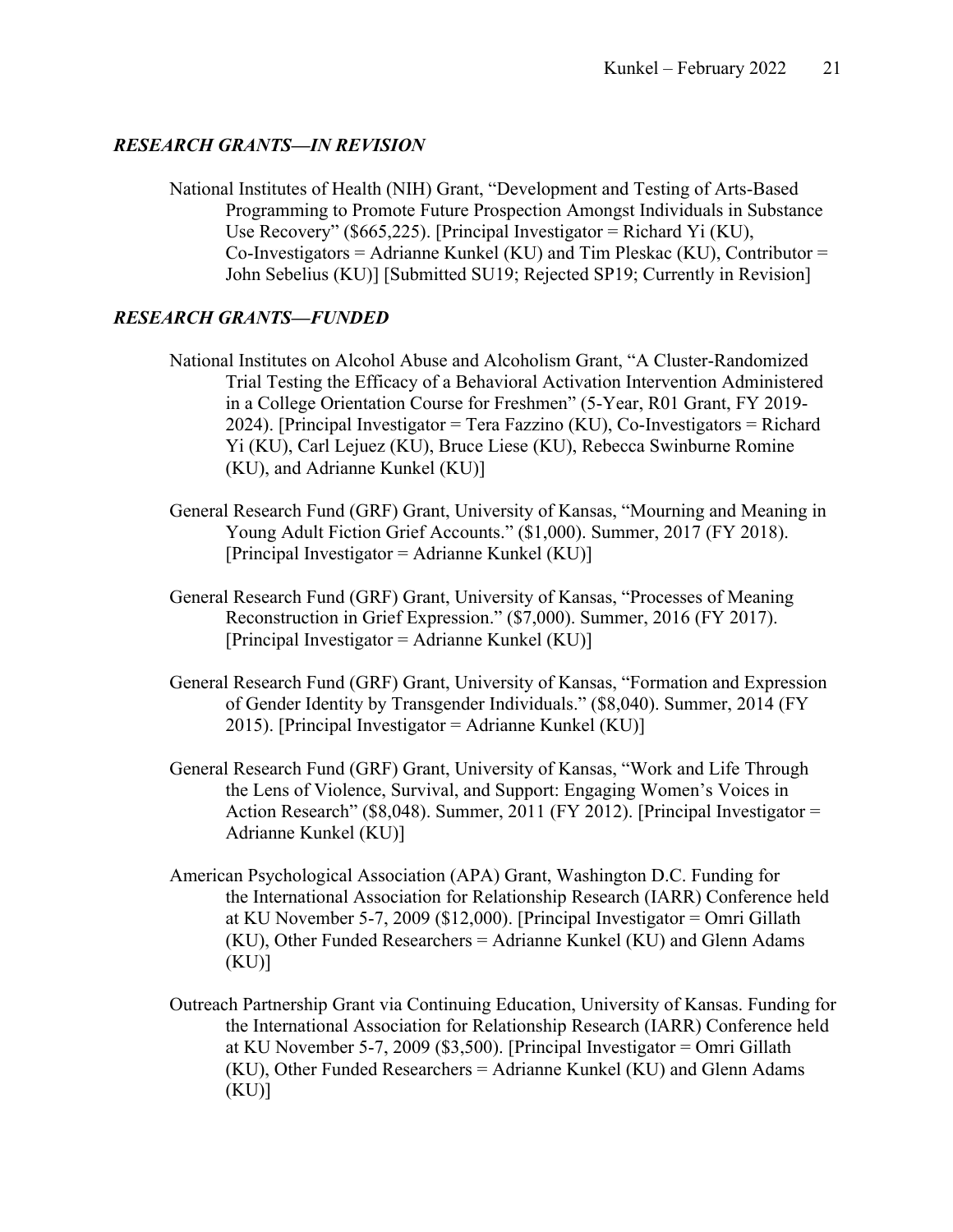- General Research Fund (GRF) Grant, University of Kansas, "Comparison of Social Support Group Contexts for Breast Cancer Survivors" (\$5,000). Summer, 2003 (FY 2004). [Principal Investigator = Joann Keyton (KU), Other Funded Researchers = Adrianne Kunkel (KU) and Michael Dennis (KU)]
- Research Grant funded by the federal Health Resources and Services Administration (HRSA) as part of the *Telehealth for Kansans* project; "Doctor-patient communication in the telemedicine context: Effects of patient-centeredness on satisfaction and perceived feelings of social support." Funding for Kunkel's portion of this grant was \$9367.68 for both Summer 2002 and Summer 2003 (KUMC Grant Account Number G1100901). Funding for Kunkel's portion of this grant was \$10,403.75 for Summer 2004 (KUMC Grant Account Number G1100902). [Principal Investigator = Gary Doolittle (KUMC), Other Funded Researchers = David Cook (KUMC), Art Williams (UMKC), and Adrianne Kunkel (KU)] [Proposal was externally reviewed as part of a competitive process.]
- New Faculty General Research Fund (NFGRF) Grant, University of Kansas, "Distress Re-Vision: Coping Via Sense-Making and Reappraisal in Narratives" (\$10,000). Summer, 2001 (FY 2002). [Principal Investigator = Adrianne Kunkel (KU)]

### *RESEARCH GRANTS—UNFUNDED*

- National Institutes of Health (NIH) Supplemental Grant, "Remediation of Elevated Delay Discounting in Mid-Life Individuals: A Stage-II Trial" (\$68,933). [Principal Investigator = Richard Yi (KU) and Co-Investigator = Adrianne Kunkel (KU)] [Submitted SP19; Rejected SU20]
- KU Grant Opportunity (KU Research GO), University of Kansas, "Pilot Project Using Art to Facilitate Future Self Projection Amongst Women in Substance Use Recovery." (\$15,000). Spring, 2019 (FY 2020). [Principal Investigator = Richard Yi (KU), Other Researchers = Adrianne Kunkel (KU) and John Sebelius (KU)] [Submitted SP2019; Rejected SP2019]
- Organization for Research on Women and Communication (ORWAC) Grant, "Work and Life Through the Lens of Violence, Survival, and Support: Engaging Women's Voices in Action Research." [Principal Investigator = Suzy D'Enbeau (KU), Other Researcher = Adrianne Kunkel (KU)] [Submitted SU10; Rejected FA10]
- National Institute of Mental Health (NIMH) Grant, "Healing New Orleans Evacuees: Pursuing the Mechanisms and Benefits of Disclosure" (\$50,000). Submitted to the Rapid Assessment Post-Traumatic of Disaster grant via NIMH. [Principal Investigator = Adrianne Kunkel (KU), Other Investigators = Michael Dennis (KU), Gillian Woods (KU), and Paul Schrodt (KU)] [Submitted FA05; Rejected FA05]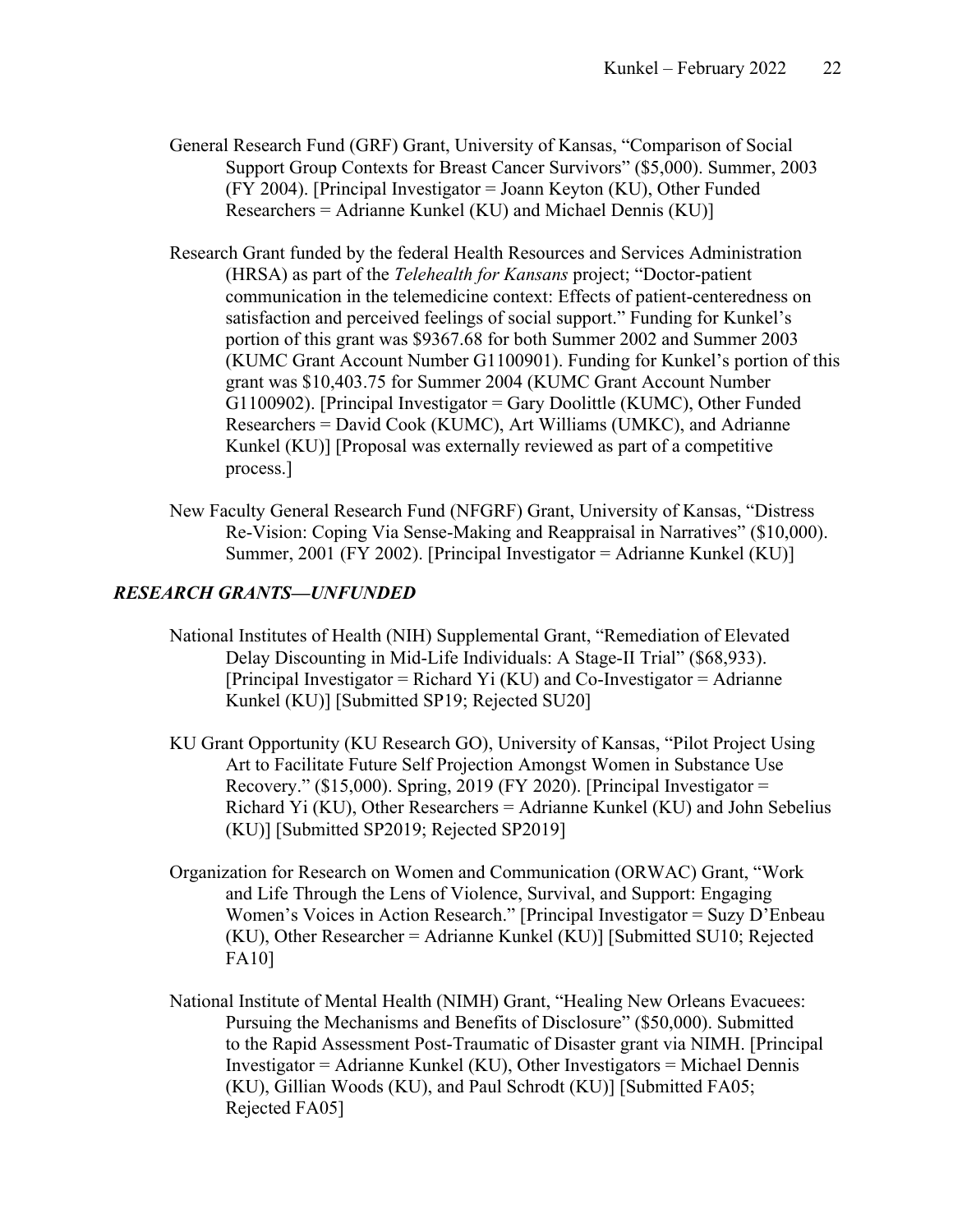### *MEMBERSHIPS IN PROFESSIONAL ASSOCIATIONS*

National Communication Association (1993-present) International Association for Relationship Research (1994-present) Organization for the Study of Communication, Language, and Gender (2013-present) International Communication Association (1993-present) Central States Communication Association (1995-present)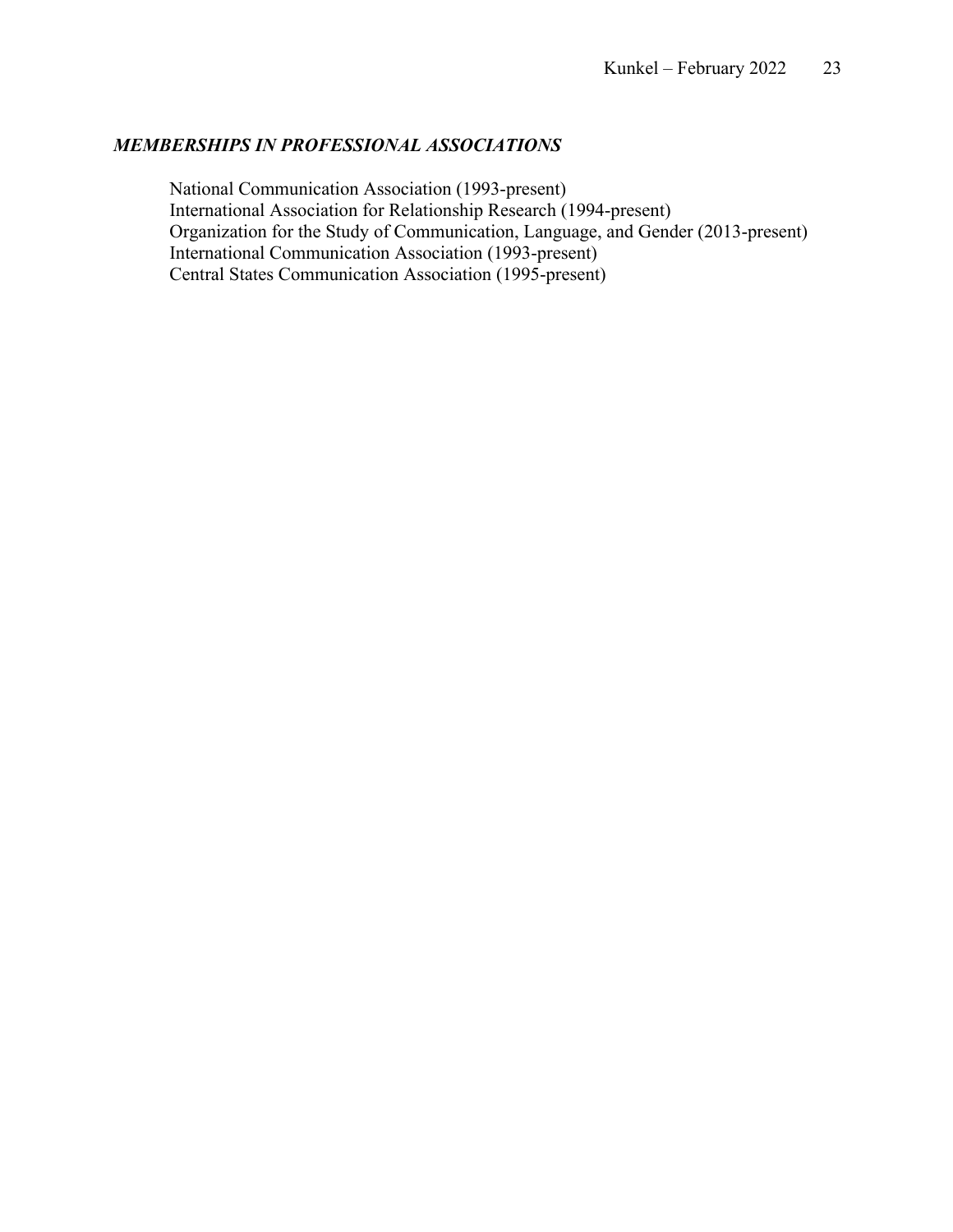# **TEACHING**

### *COURSES TAUGHT*

### **Department of Communication Studies, University of Kansas, 1999-present**

Undergraduate and bridge-level courses taught:

COMS 104, Introduction to Communication Studies

COMS 244, Introduction to Interpersonal Communication Theory

COMS 342, Problem Solving in Teams and Groups

COMS 440, Communication and Gender [cross-listed with WGSS 440]

COMS 498, Honors Thesis [6 completed theses as of Spring 2022]

COMS 499, Directed Study in Communication Studies [74 as of Spring 2022]

COMS 530, Internship in Communication Studies [6/2008-12/2010]

COMS 544, Advanced Interpersonal Communication: Theories and Research

Undergraduate and bridge-level courses taught online:

COMS 440, Communication and Gender [cross-listed with WGSS 440] [online] COMS 544, Advanced Interpersonal Communication: Theories and Research [online]

Undergraduate courses supervised:

COMS 244, Introduction to Interpersonal Communication Theory (2000-2013) COMS 342, Problem Solving in Teams and Groups (2000-2018)

Graduate courses taught:

COMS 741, Special Topics in Communication Studies [5 as of Spring 2022] COMS 844, Advanced Interpersonal Communication: Theories and Research COMS 850, Introduction to Research Methods COMS 898, Investigation and Conference (M.A.) [28 as of Spring 2022] COMS 899, Master's Thesis (M.A.) COMS 930, Gender, Pedagogy, and Research COMS 945, Seminar in Social Support COMS 997, Research in (special graduate topic) (Ph.D.) [24 as of Spring 2022] COMS 998, Investigation and Conference (Ph.D.) [44 as of Spring 2022] COMS 999, Doctoral Dissertation (Ph.D.)

### **Department of Communication, Purdue University, 1992-1999 (GTA)**

COM 114, Fundamentals of Speech Communication

COM 212, Interpersonal Communication

COM 300, Introduction to Communication Research Methods

**Department of Fine and Performing Arts, Bixby School, 1990-1992 (Grades 1-6)** All art and creativity-centered classes

### **Department of Communication, University of Colorado, 1989-1990 (TA)**

COM 102, Introduction to Communication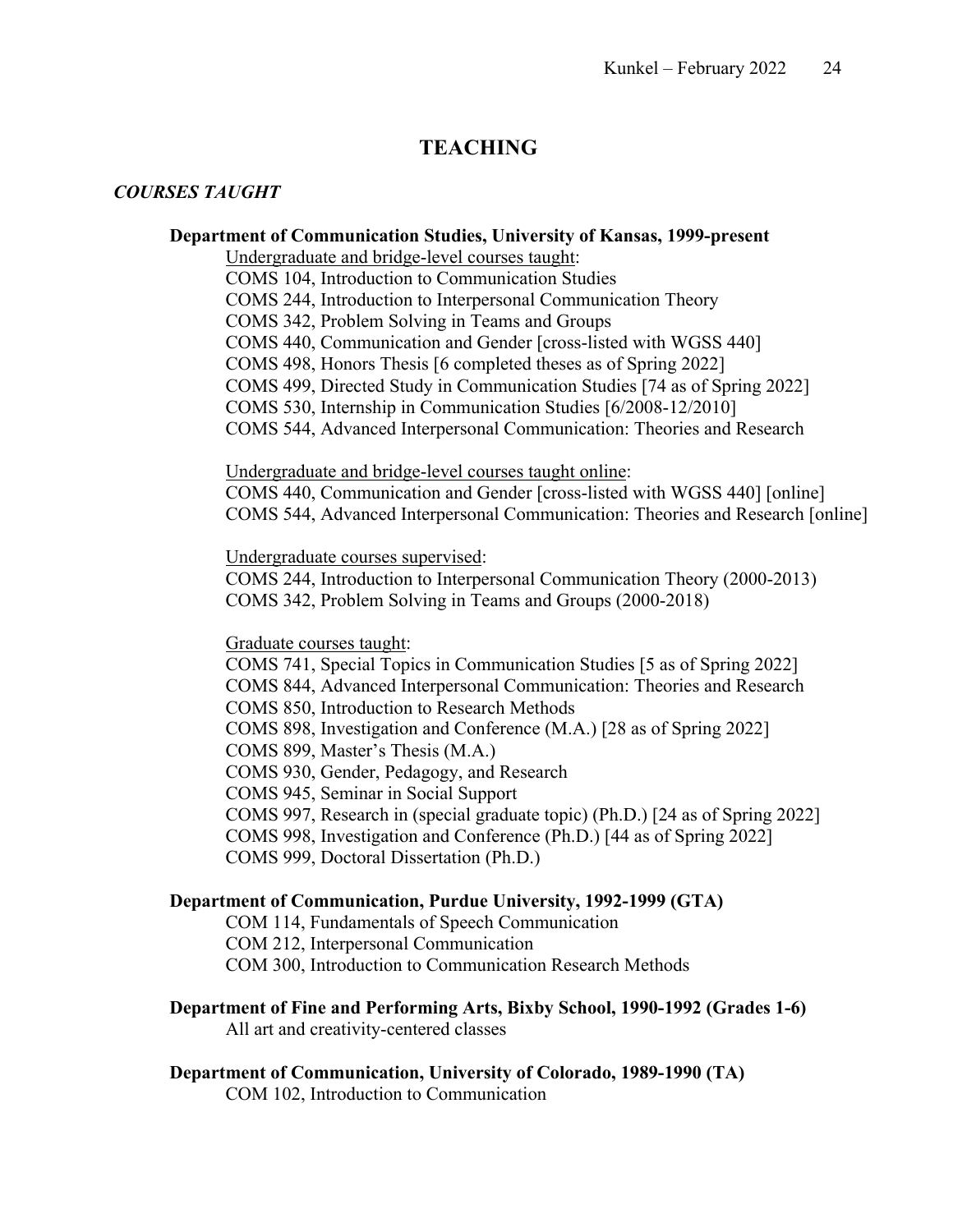# *GRADUATE ADVISING/CHAIRPERSON ON EXAMINATIONS*

# **M.A. advisees: completed (16):**

- 1. Lynette Lewis (2001) [Program, Thesis]
- 2. Season Titus (2003) [Program, Comprehensives]
- 3. Erica Lam (2004) [Program, Comprehensives]
- 4. Ashley Spaulding (2004) [Program, Thesis]
- 5. Amber Messersmith (2005) [Program, Thesis]
- 6. Mary Denning (2005) [Program, Thesis] (Co-Chair with Dr. Keyton)
- 7. Mike Anderson (2006) [Program, Thesis]
- 8. Jenny Guthrie (2010) [Program, Thesis]
- 9. Kristel Hladky (2012) [Program, Comprehensives]
- 10. Natalie Hoskins (2013) [Program, Thesis\*] (Co-Chair with Dr. Woszidlo) [\*Thesis nominated for the 2014 Outstanding Thesis Award for the Interpersonal Communication Division at the National Communication Association]
- 11. Jen Schon (2013) [Program, Thesis\*] [\*Winner of the 2014 Outstanding Thesis Award for the Interpersonal Communication Division at the National Communication Association]
- 12. Michelle MacBain (2014) [Program, Comprehensives]
- 13. Josh Morgan (2014) [Program, Thesis]
- 14. Megan Dunmire (2015) [Program, Comprehensives]
- 15. Adam Raimond (2017) [Program, Thesis] (Co-Chair with Dr. Zhang)
- 16. Fran Soto (2019) [Program, Comprehensives]

# **Ph.D. advisees: completed (19):**

- 1. Mary Pilgram (2004) [Program, Comprehensives]
- 2. Scott Robson (2006) [Program, Comprehensives, Dissertation]
- 3. Jimmie Manning (2006) [Co-Chair Comprehensives with Dr. Parson; Chair Dissertation]
- 4. Gillian Woods (2007) [Program, Comprehensives, Dissertation (Gerontology Program)]
- 5. Mary Beth Asbury (2011) [Dissertation]
- 6. Mike Anderson (2011) [Program, Comprehensives, Dissertation]
- 7. Nathan Webb (2012) [Program, Comprehensives, Dissertation]

8. Jennifer Guthrie (2013) [Program, Comprehensives, Dissertation\*,\*\*]

[\*Dissertation nominated for the 2015 Outstanding Dissertation Award for the Interpersonal Communication Division at the National Communication Association]

[\*\*Dissertation nominated for the 2015 Gerald R. Miller Outstanding Doctoral Dissertation Award sponsored by the National Communication Association]

- 9. Allyn Lueders (2013) [Comprehensives, Dissertation]
- 10. Heather Attig (2013) [Dissertation]
- 11. Benjamin Garner (2014) [Program, Comprehensives, Dissertation]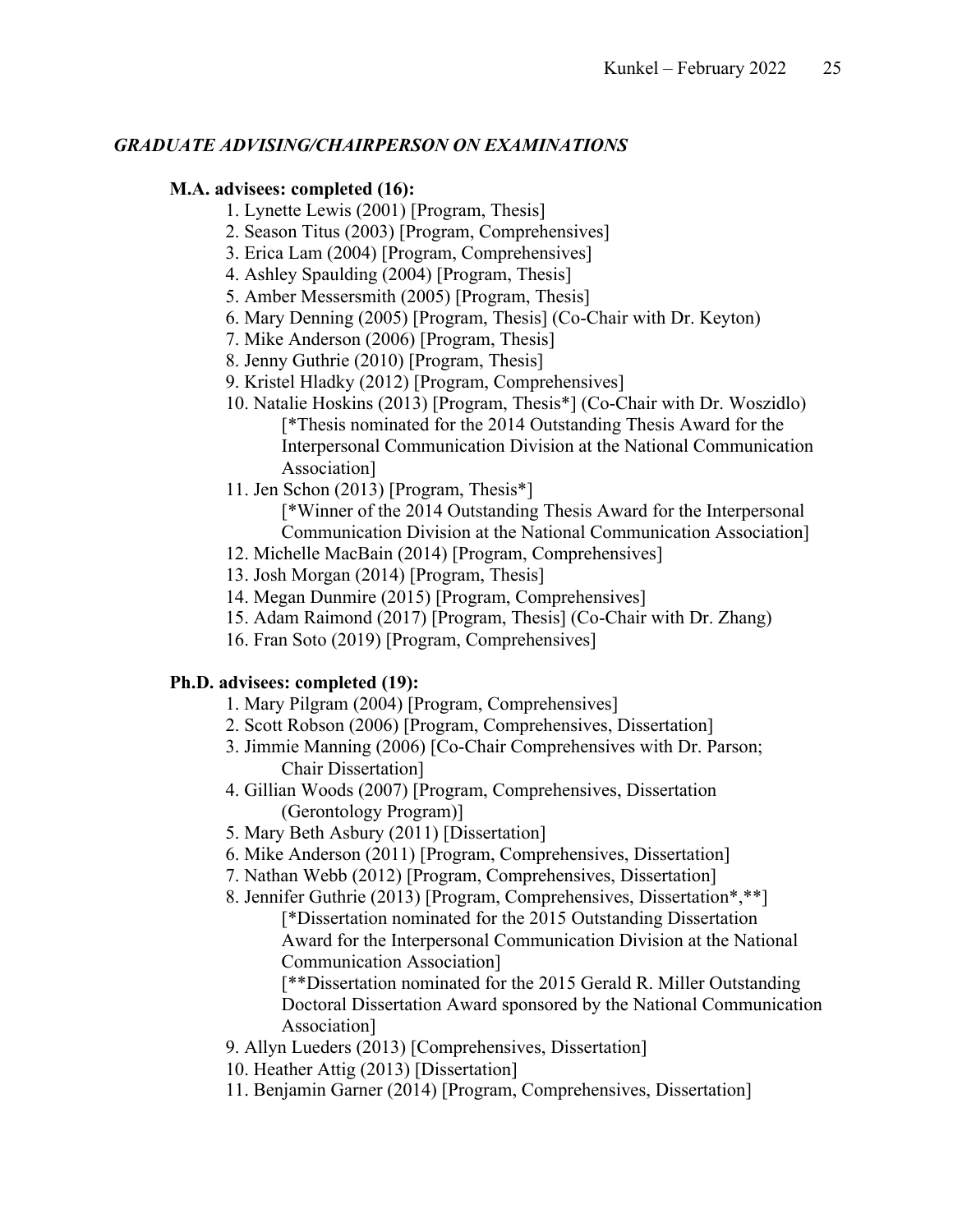- 12. Alison Berry (2014) [Program, Comprehensives, Dissertation] (Co-Chair with Dr. Ford)
- 13. Phillip E. Wagner (2015) [Program, Comprehensives, Dissertation\*] [\*Dissertation nominated for the 2016 and 2017 Cheris Kramarae Outstanding Dissertation Award for the Organization for the Study of Communication, Language, and Gender (OSCLG)]
- 14. Natalie Hoskins (2017) [Program, Comprehensives, Dissertation\*,\*\*] [\*Dissertation nominated for the 2018 Cheris Kramarae Outstanding Dissertation Award for the Organization for the Study of Communication, Language, and Gender (OSCLG)] [\*\*Dissertation nominated for the 2019 Interpersonal Communication Division's Outstanding Doctoral Dissertation Award sponsored by the National Communication Association]
- 15. Alexandra Wages/Kirksey (2017) [Program, Comprehensives, Dissertation] (Co-Chair with Dr. Ford)
- 16. Christine Crouse-Dick (2019) [Comprehensives, Dissertation] [\*Dissertation nominated for the 2020 Cheris Kramarae Outstanding Dissertation Award for the Organization for the Study of Communication, Language, and Gender (OSCLG)]
- 17. Marissa Wiley (2019) [Program, Comprehensives, Dissertation]
- 18. Haley Vellinga (2019) [Program, Comprehensives, Dissertation] (Co-Chair with Dr. Angela Gist-Mackey)
- 19. Josh Morgan (2020) [Program, Comprehensives, Dissertation]

## **M.A. advisees: in progress (1):**

1. Razan Mansour [Program, Comprehensives] (Co-Chair with Dr. Angela Gist-Mackey)

## **Ph.D. advisees: in progress (3):**

- 1. Courtney McDaniel [Program, Comprehensives, Dissertation]
- 2. Corey Petersen [Program, Comprehensives, Dissertation]
- 3. Alex Spadaro [Program, Comprehensives, Dissertation]

## **M.A. committees: completed (29)**:

- 1. Melissa Citarelli (2000)
- 2. Autumn Edwards (2001)
- 3. Naomi Johnson (2003)
- 4. Alisa Page (2003)
- 5. Dave Calovich (2003)
- 6. Patricia Magerkurth (2004)
- 7. Andrew Ledbetter (2004)
- 8. Jimmie Manning (2004)
- 9. Kara Meusch (2004)
- 10. Ashleigh Resetarits (2005)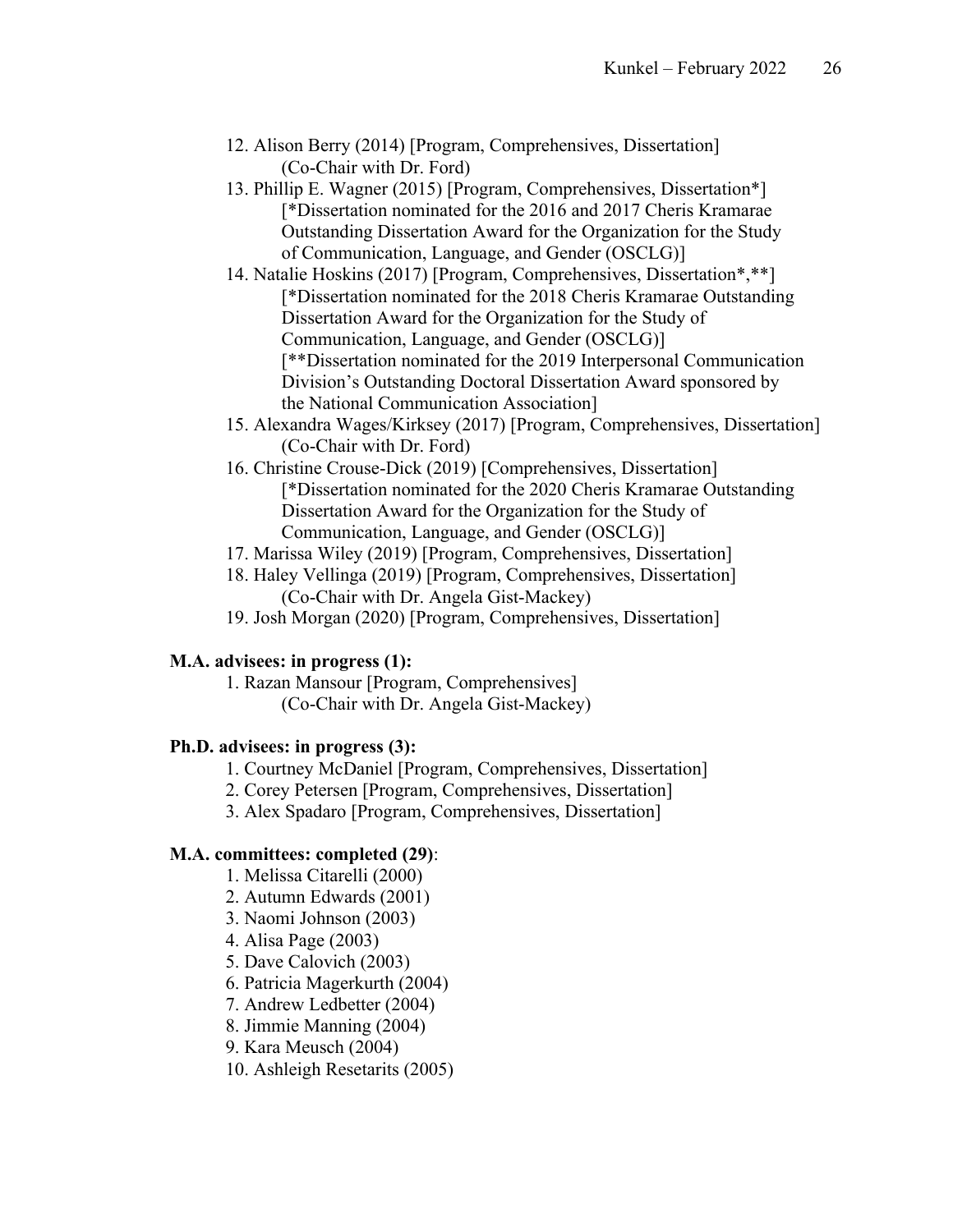- 11. Joel Hood (2005)
- 12. Jason Grebe (2009)
- 13. Kelly Chrisman (2010)
- 14. J. D. Warnock (2010)
- 15. Lacey Hall (2010)
- 16. Rachel Hatfield (2010)
- 17. Rosie Kern (2011)
- 18. Katy Cook (2012)
- 19. Niveen Samman (2013)
- 20. Seo Jeong Paik (2014)
- 21. Breanne Wasinger (Museum Studies) (2014)
- 22. Jessica Pauly (2014)
- 23. Diana Koslowsky (2015)
- 24. Gretchen Montgomery (2015)
- 25. Benjamin Compton (2016)
- 26. Gaby Byrd (2017)
- 27. Paige Rainforth (2018)
- 28. Chelsea Cullen (2018)
- 29. Hannah Clark (Clinical Psychology) (2021)

### **Ph.D. committees: completed (38):**

- 1. Lori Joseph (2001)
- 2. Mei-Chen Lin (2003)
- 3. Karen Anderson (2003)
- 4. Wendy Geiger (2003)
- 5. Jordan Soliz (2004)
- 6. Arthur Rennels (2006)
- 7. Elizabeth Collins (Psychology) (2006)
- 8. Ray Ozley (2009)
- 9. Iva Iantcheva Katzarska (Psychology) (2009)
- 10. Kiley Larson (2011)
- 11. Milton Wendland (American Studies) (2011)
- 12. Brett Craig (2011)
- 13. Stephanie Anderson (Psychology) (2013)
- 14. Cooper Wakefield (2014)
- 15. Laura Obrycki Barrett (2014)
- 16. Basak Efe (Psychology) (2014)
- 17. Tami Radohl (Social Welfare) (2014)
- 18. Kris Knutson (2014)
- 19. Lucas Keefer (Psychology) (2014)
- 20. Rebecca Hunter (Clinical Health Psychology) (2015)
- 21. Natalie Pennington (2015)
- 22. Liam Lair (American Studies) (2016)
- 23. Lynette Jachowicz (2016)
- 24. Katy Cook (2017)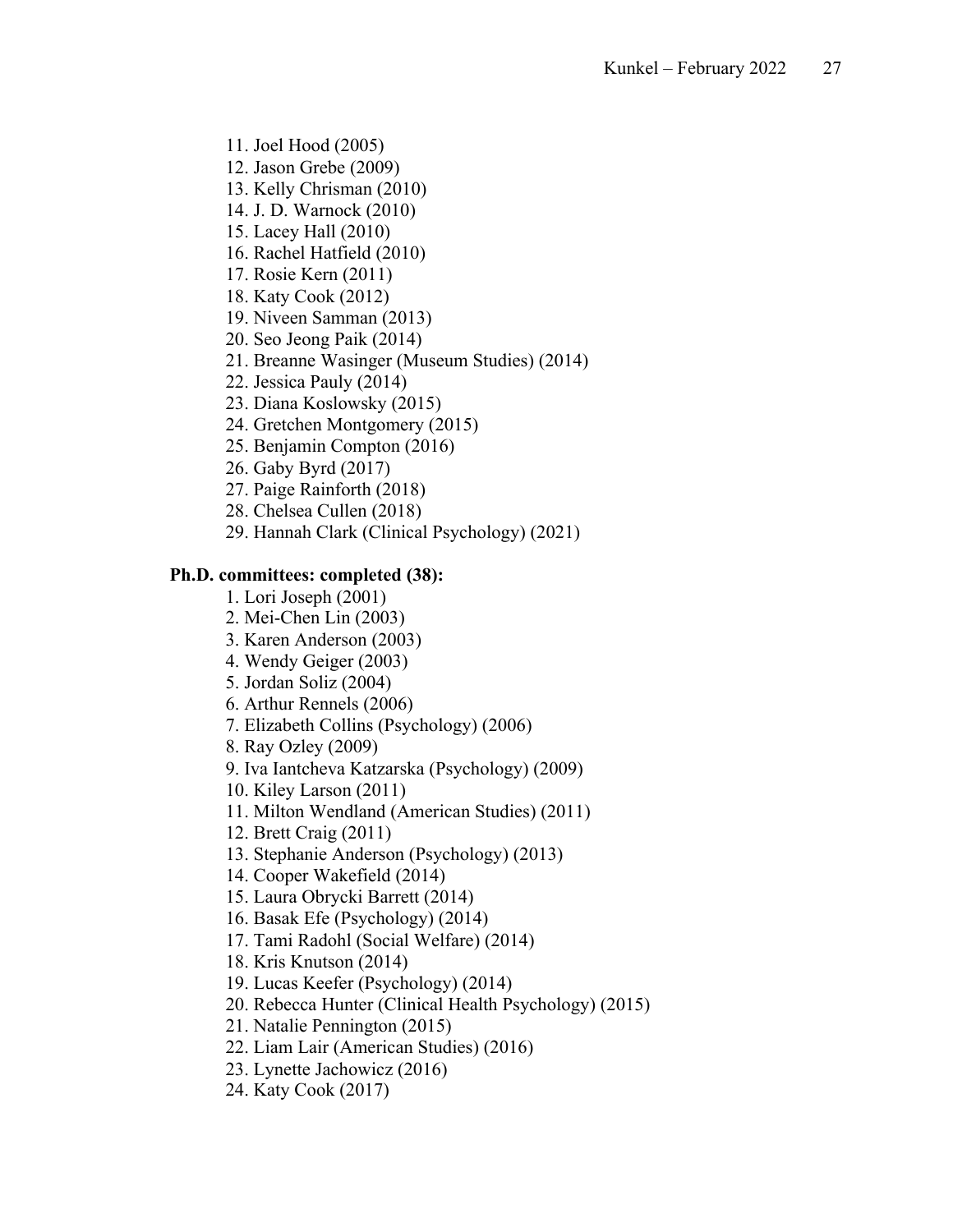- 25. Ren-Wei Harn (Interdisciplinary Studies) (2017)
- 26. Hailey Drescher (2017)
- 27. Jen Schon (2017)
- 28. Erika Junhui Yi (2018)
- 29. Igor Ristić (2018)
- 30. Weston Wiebe (2018)
- 31. Rosie Pluretti (Journalism) (2018)
- 32. Elaina Ross (2019)
- 33. Ning Lui (2019)
- 34. Ahmed Muyidi (2020)
- 35. Eddie Wright (Clinical Psychology) (2020)
- 36. Shelley Hepler (2021)
- 37. Vera Jia (2021)
- 38. William Hoffman (2021)

### **Ph.D. committees: in progress (6):**

- 1. Julien Sperling
- 2. Michelle Wilson
- 3. Teri Terigele
- 4. Shelby Renae Bailey
- 5. Rebecca Johnson
- 6. Alexis Exum (Clinical Psychology)

**General Graduate Advising (1999-2022):** I provide answers to questions about professional development, conference presentations, journal submissions, and job interviewing strategies on an informal basis to many graduate students per semester.

### *UNDERGRADUATE ADVISING*

#### **Honors advisees: completed (7):**

- 1. Kera Gomez (co-chaired with Greg Shepherd, 2000)
- 2. Becky Twedt (2002)
- 3. Elisha Waters (2002)
- 4. Jen Gray (2003)
- 5. Bailey Kopp (2009)
- 6. Ryan Campbell (2010)
- 7. Courtney McDaniel (2015)

#### **Honors committees: completed (6):**

- 1. Emily Agan (2000)
- 2. Andrew Zidel (2001)
- 3. Casey Meyer (2002)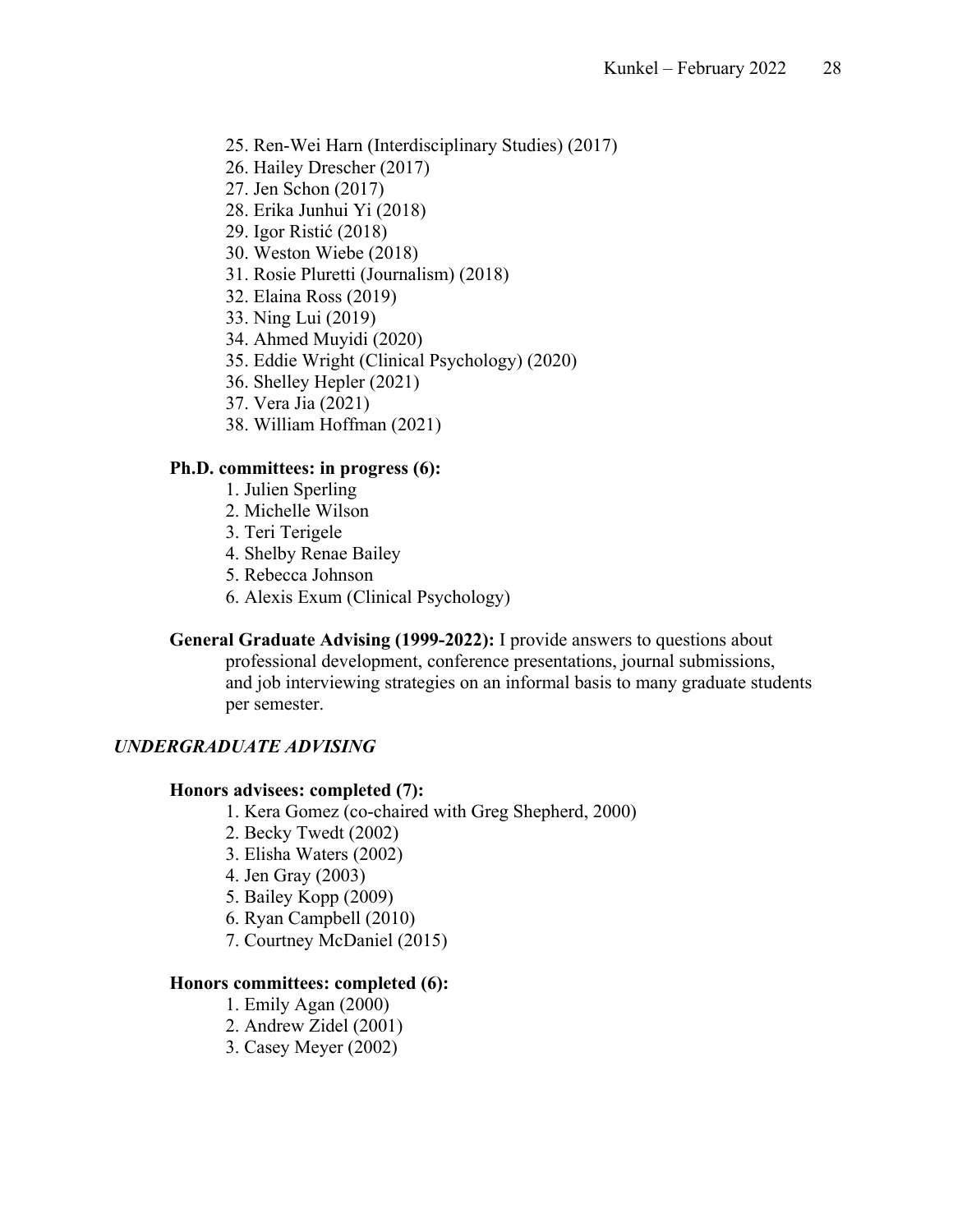- 4. Laura Rhodes (2002)
- 5. Chelsea Papish (2011)
- 6. Alison McCourt (2011)
- **General Undergraduate Advising (1999-2022):** Each semester, I signed up for three two-hour undergraduate advising sessions during pre-enrollment periods (as do all faculty). As of 2018, we no longer provide scheduled sign-up slots. However, I also see many students on an informal basis to answer advising questions.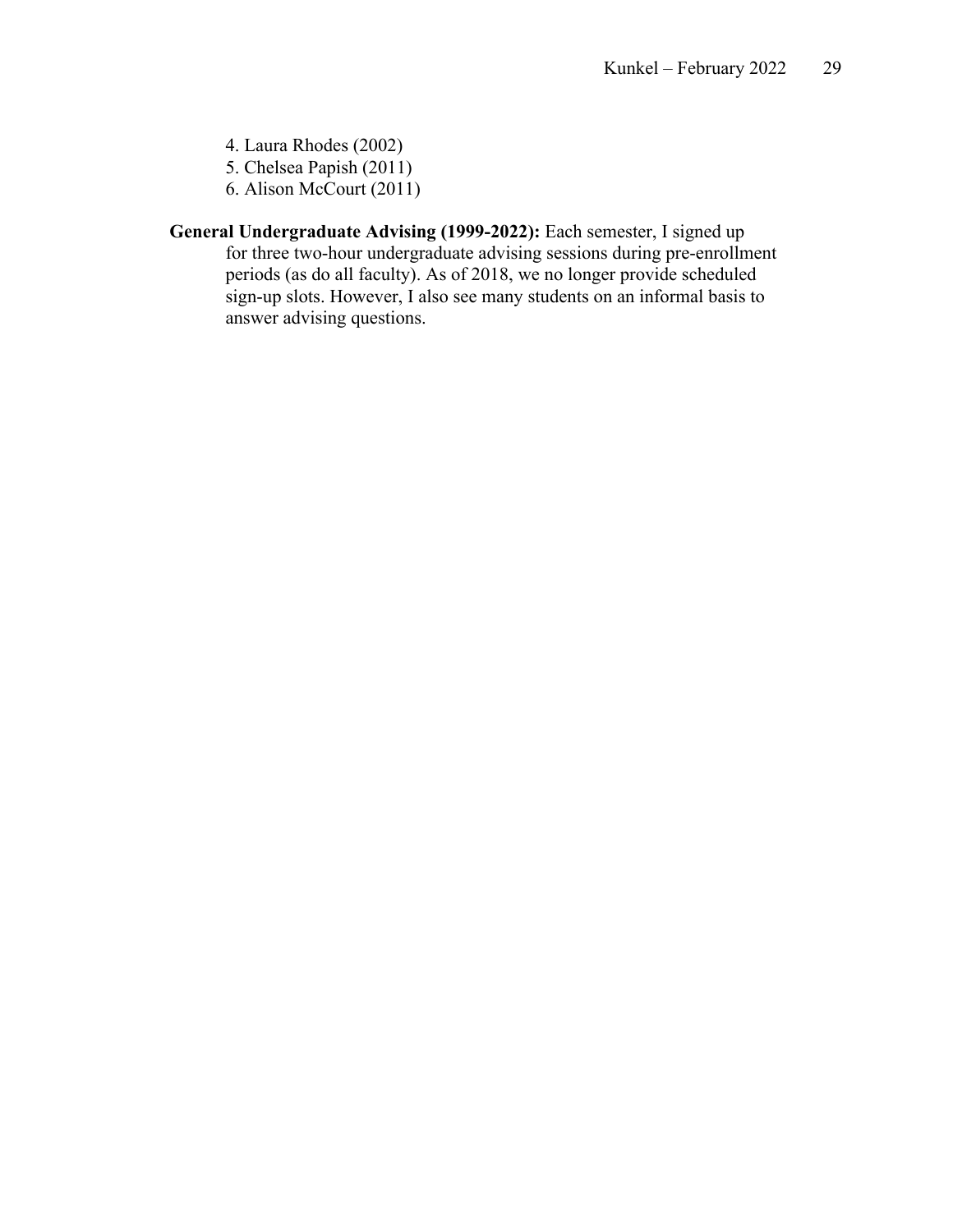### **SERVICE**

### *DEPARTMENTAL SERVICE: COMMUNICATION STUDIES, UNIVERSITY OF KANSAS*

*Chair, Search Committee, Online Program Director, Department of Communication Studies*, University of Kansas, 2021-2022. *Member, Advisory Committee, Department of Communication Studies*, University of Kansas, 2016-2019. *Chair, Search Committee, Relationships and Digital Media, Department of Communication Studies*, University of Kansas, 2017-2018. [Resulting in Hiring of Dr. Cameron Piercy] *Member, Graduate Affairs Committee, Department of Communication Studies*, University of Kansas, 2014-2019. *Faculty Mentor, Department of Communication Studies*, University of Kansas, 2018-present. [Dr. Cameron Piercy] *Co-Facilitator, Departmental External Review, Department of Communication Studies,* University of Kansas, 2017-2018. *Faculty Sponsor of Communication Studies Graduate Student Group, (Pro)Social Department of Communication Studies*, University of Kansas, 2013-2020.\* [\*Recipient, *Jayhawk Choice Award, New Organization of the Year*, University of Kansas, 2013-2014.] *Qualitative Data Analysis Specialist, Graduate Student Issues, Department of Communication Studies,* University of Kansas, 2017. *Chair, Curricular Review Committee, Department of Communication Studies*, University of Kansas, 2015-2017. *Member, Curricular Review Committee, Department of Communication Studies*, University of Kansas, 2012-2015. *Member, Planning Committee, Department of Communication Studies*, University of Kansas, 2016-2017. *Member, Performance Review Committee, Department of Communication Studies, Undergraduate and Graduate Committees*, University of Kansas, 2015. *Leadership Coach (Jessy Bauer), Department of Communication Studies, Leadership Minor, Communication Studies 532*, University of Kansas, 2015-2016. *Member, Library Resources Committee, Department of Communication Studies*, University of Kansas, 2012-2017. *Colloquium Presentation*, *Department of Communication Studies*, *"(Mis)managed empowerment: Exploring discursive (dis)connects between program philosophy and everyday practice,"* University of Kansas, 2011. *Chair for Crockett Research Award*, *Department of Communication Studies*, University of Kansas, 2011, 2015. *Reviewer for Crockett Research Award*, *Department of Communication Studies*, University of Kansas, 2009-2011, 2015. *Peer Teaching Evaluations*, John Monberg, Yan Bing Zhang, Nancy Baym, Suzy D'Enbeau, Alesia Woszidlo, Cameron Piercy, *Department of Communication Studies*, University of Kansas, 2005-ongoing.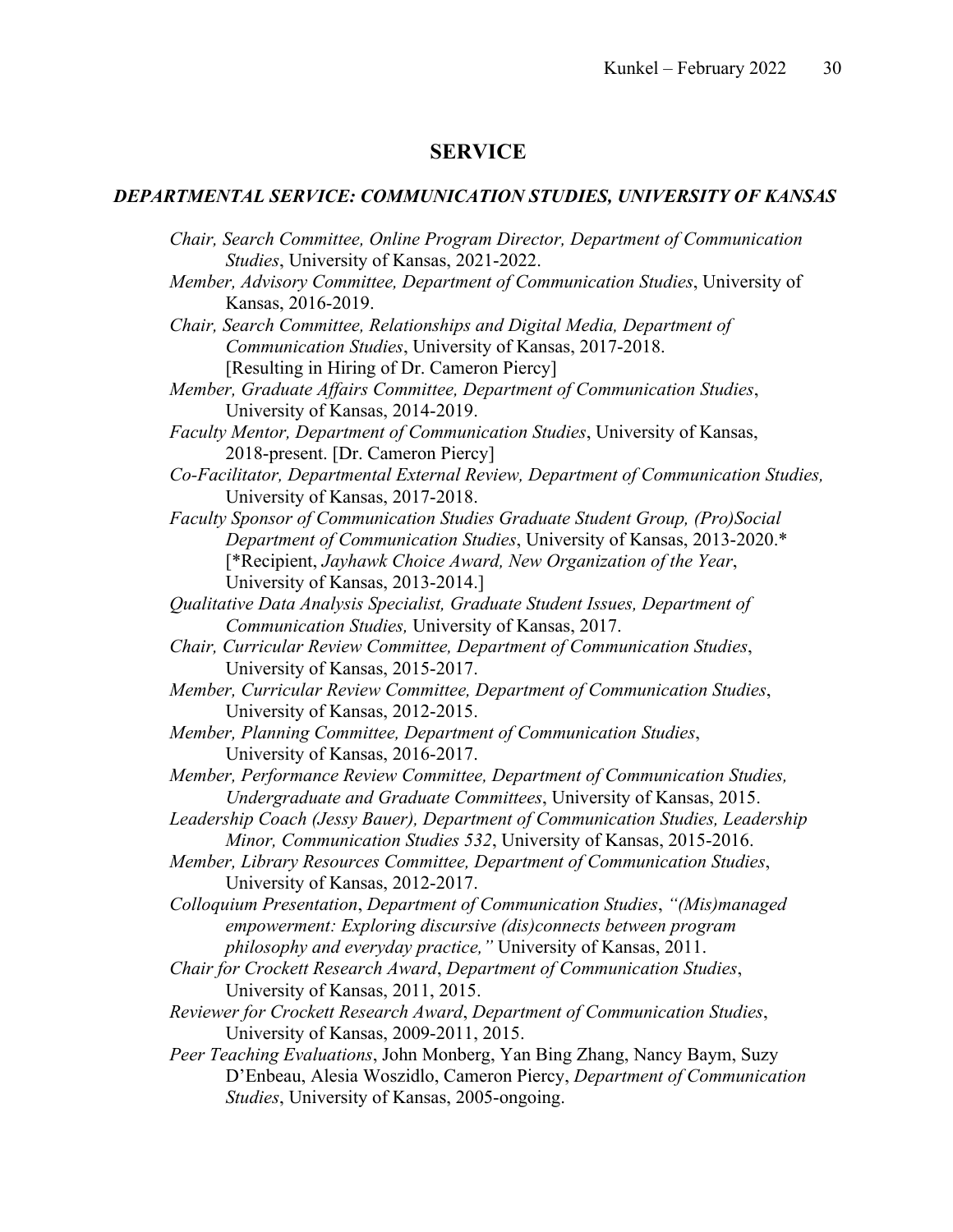*Informal Reviewer, Colleague's Publication Submissions, Department of Communication Studies*, University of Kansas, 2009, 2010, 2016, 2017, 2018.

*Internship Coordinator*, *Department of Communication Studies*, University of Kansas, June 2008-December 2010 [supervised approximately 20 students in fall, spring, and summer semesters; approximately 150 as of Fall 2010].

*Member, Grievance Committee*, *Department of Communication Studies*, University of Kansas, 2010-2017, 2020-present.

*Study Abroad Coordinator*, *Department of Communication Studies*, University of Kansas, 2008-2016.

*Member, Undergraduate Committee for Department of Communication Studies*, University of Kansas, 2000-2011.

*Member, Ad Hoc Committee to Renovate Research Space in Bailey 2*, *Department of Communication Studies*, University of Kansas, 2005-2008.

*Chair, Search Committee, Interpersonal Communication, Department of Communication Studies*, University of Kansas, 2004-2005. [Resulting in Hiring of Dr. Paul Schrodt]

*Recruiter for Department of Communication Studies Graduate Students, University of Kansas Recruiting Weekends*, 2012, 2013, 2015, 2016, 2017, 2018, 2019, 2021.

- *Contributing Member to College Instructional Technology Proposal for Department of Communication Studies*, University of Kansas, 2000.
- *Member, Awards Committee for Department of Communication Studies*, University of Kansas, 1999-2000, 2011-2017.
- *Member, First-Year Teaching Award Subcommittee for Department of Communication Studies*, University of Kansas, 2018.
- *Chair, Awards Committee for Department of Communication Studies*, University of Kansas, 2002, 2003, 2020-present.
- *Faculty Advisor, Students in Communication Studies (SCS) club, Department of Communication Studies*, University of Kansas, 2000-2004.
- *Primary Contact Person for Italy Study Abroad Program for Department of Communication Studies*, University of Kansas, 2000-2005.
- *Member, Leadership Minor Committee*, *Department of Communication Studies*, University of Kansas, 2001-2002.
- *Member, Search Committee, Organizational Communication, Department of Communication Studies*, University of Kansas, 2001-2002. [Resulting in Hiring of Dr. Joann Keyton]

*Member, Search Committee, East Asian Studies, Department of Communication Studies*, University of Kansas, 2002. [Resulting in Hiring of Dr. Yan Bing Zhang]

- *Recruiter for Department of Communication Studies Graduate Students, National Communication Association*, 2000, 2002, 2005.
- *Contributing Member to College Instructional Technology Proposal for Department of Communication Studies*, University of Kansas, 2000.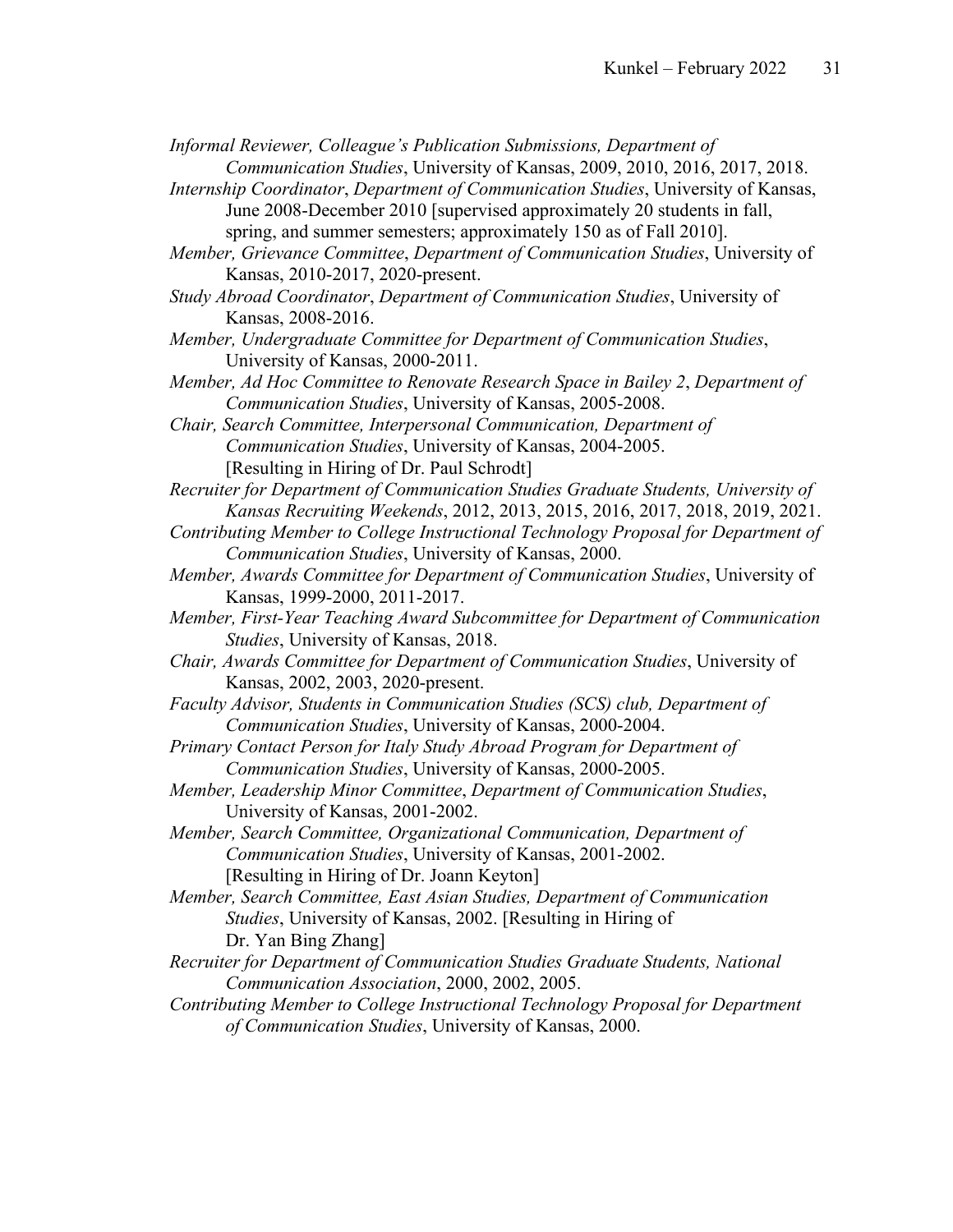*Informal Presentation on preparing Curriculum Vitae to Graduate Students*, *Department of Communication Studies*, University of Kansas, April 2000.

- *Informal Presentation on preparing for Job Interviews to Graduate Students*, *Department of Communication Studies*, University of Kansas, November 1999, 2000.
- *Informal Presentation on preparing for Job Search to Graduate Students*, *Department of Communication Studies*, University of Kansas, September 1999, 2000, 2009, 2013.
- *Informal Presentation on preparing for Central States Communication Association to Graduate Students*, *Department of Communication Studies*, University of Kansas, August 1999.
- *Formal Presentation of Current Research to Communication 859 class, Proseminar in Communication Studies*, *Department of Communication Studies*, University of Kansas, November 1999-2004, 2011, 2012, 2015.

### *UNIVERSITY AND COLLEGE SERVICE: UNIVERSITY OF KANSAS*

- *Scholarly Research Presentation (with Dr. Jennifer Guthrie)*, *KU Cofrin Logan Center for Addition Research and Treatment Spring Seminar Series, "Now, That Bridge Needs Crossing": Navigating the Co-Occurring Issues of Substance Abuse and Domestic Violence,* University of Kansas, 2019.
- *Member*, *Sexual Assault Prevention Collective*, University of Kansas, 2016-present.
- *Mentor*, *University Scholars Mentor Program*, University of Kansas, 2013-2014.
- *Member*, *Committee on Sabbatical Leaves* (CSL), University of Kansas, 2013-2016.
- *Member, Search Committee, Emily Taylor Center for Women & Gender Equity*, University of Kansas, 2016.
- *Member*, *Interdisciplinary Qualitative Work Group* via The Institute for Policy & Social Research (ISPR), University of Kansas, 2013-present.
- *Member*, *Gender-Based Violence Work Group* via The Institute for Policy & Social Research (ISPR), University of Kansas, 2015-present.
- *Member*, *Selection Committee*, *Institute for Qualitative and Multi-Method Research (IQRM)* via The Institute for Policy & Social Research (ISPR), University of Kansas, 2015.
- *Subcommittee Member, Committee on Appointments, Promotion & Tenure* (CCAPT), University of Kansas, 2013.
- *Member, Committee on Appointments, Promotion & Tenure* (CCAPT), University of Kansas, 2012-2013.
- *Personnel Evaluation for Internal Tenure/Promotion Case*, University of Kansas, 2013, 2016.
- *Member, Men and Masculinity Symposium Committee*, University of Kansas, 2013. *Judge, Graduate Research Competition*, University of Kansas, 2011.
- *Jana Mackey Distinguished Lecture Series Committee*, University of Kansas, 2010-present.
- *Men of Merit Selection Committee*, University of Kansas, 2010, 2011.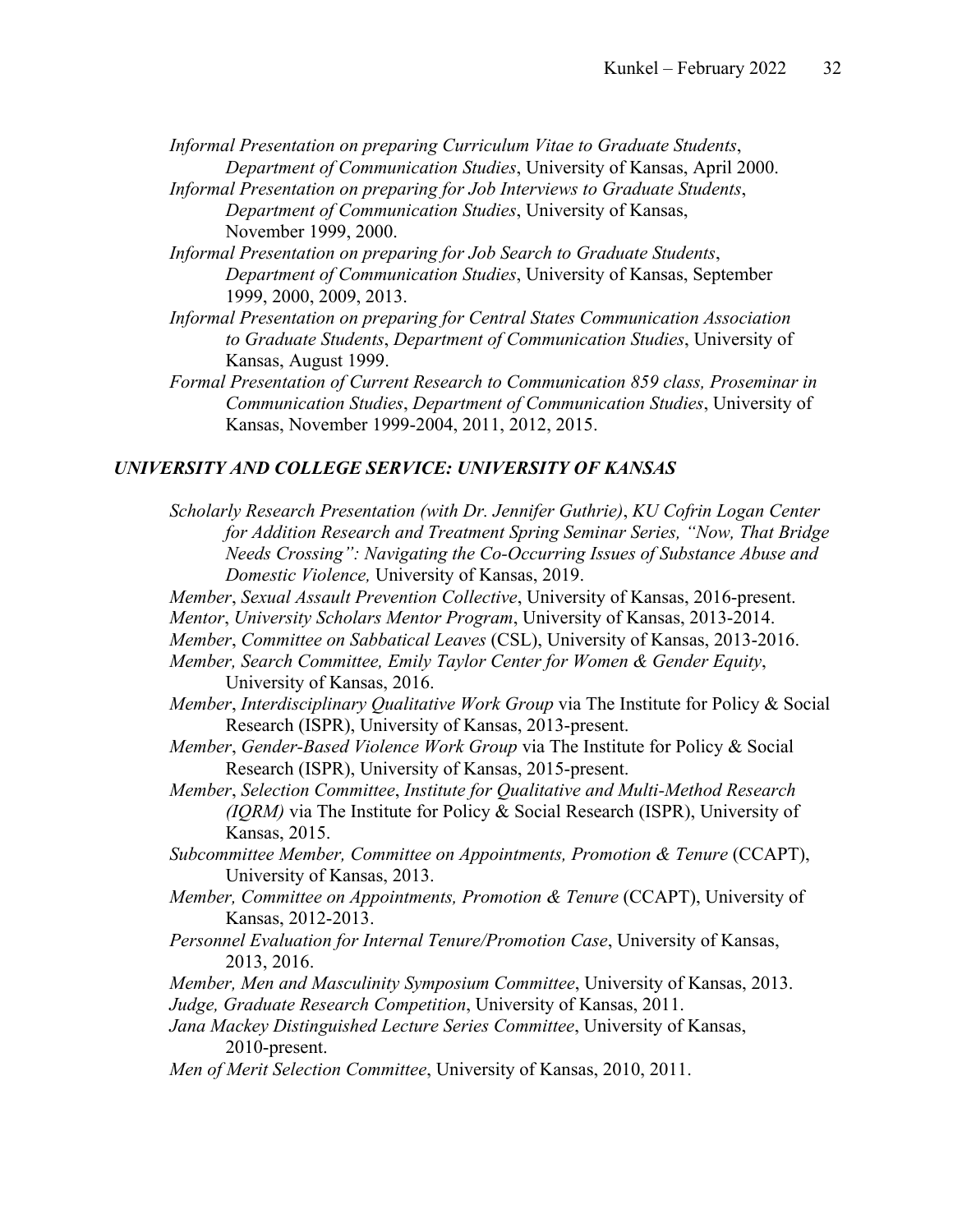*Co-Sponsor, Close Relationships Interest Group* (CRIG), Departments of Communication Studies and Psychology, University of Kansas, 2008-2013.

- *Regular Member for Human Subjects Committee – Lawrence Campus*, The University of Kansas Center for Research, 2004-2013.
- *Chair*, *Social Sciences General Research Fund (GRF) Review Committee, College of Liberal Arts and Sciences*, University of Kansas, 2005, 2010.

*Reviewer*, *Social Sciences General Research Fund (GRF) Review Committee, College Of Liberal Arts and Sciences*, University of Kansas, 2001, 2002, 2005-2006, 2009-2010*,* 2018.

- *Member, Chancellor's Distinguished Teaching Award Committee*, University of Kansas, 2004-2005, 2011.
- *W.O.W. (Women Offering Wisdom) Mentoring Program, Emily Taylor Women's Resource Center (ETWRC)*, University of Kansas, 2002-2013.
- *Member*, *Search Committee, Social Psychology, Department of Psychology*, University of Kansas, 2005-2006. [Resulting in Hiring of Dr. Omri Gillath]
- *Member of Global Awareness Program Advisory Board*, University of Kansas, 2004-2005.
- *Statistics Work Group College Committee*, University of Kansas, 2002-2004.
- *Alternate Member for Human Subjects Committee – Lawrence Campus*, The University of Kansas Center for Research, 2002-2004.
- *Department of Communication Studies Representative for Graduate School Alumni Days*, *Visit from Dr. Milton Diamond from the University of Hawaii at Manoa*, University of Kansas, 2003.
- *Formal Presentation for the Center for Teaching Excellence, "He Read, She Said: How to Render Gender A Less Sensitive Classroom Issue,"* University of Kansas, March 2001.

## *STATE/LOCAL/COMMUNITY/REGIONAL SERVICE\**

- *Article for The Bulletin, Pflaum Lecturer Presents Studies on Domestic Violence*, Emporia State University, Emporia, Kansas, 2017.
- *Article for The Emporia Gazette, Pflaum Lecture Focuses on Domestic Violence*, Emporia, Kansas, 2017.
- *Article for The Emporia Gazette, Pflaum Lecture Focuses on Survivors*, Emporia, Kansas, 2017.
- *Book Editor*, Works of Fiction (16), Lawrence, Kansas, 2013-2019.
- *Professors Recommend Improvements for Domestic, Substance Abuse Survivors Based on Experiences Volunteering in Shelters*, Press Release, University of Kansas, 2016.
- *Abuse Narratives Inform Recovery in Domestic Violence Shelters*, Special Guest Appearance, "Central Standard," Kansas City Public Radio (KCUR, 89.3 FM), 2014.
- *Shifting Narratives May Slow Healing Process for Domestic Violence Survivors*, Press Release, University of Kansas, 2014.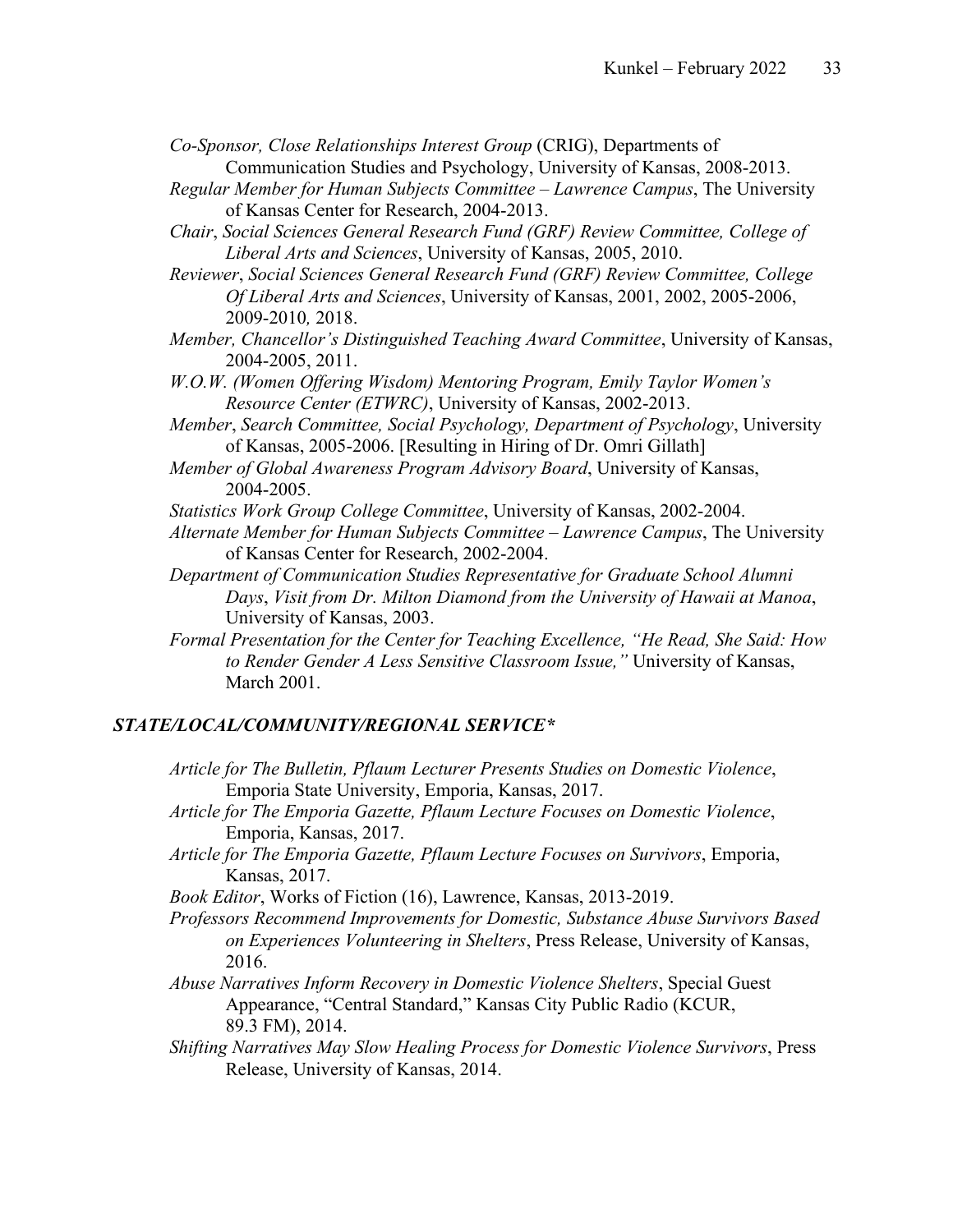- *Take Back the Night, Domestic Violence Volunteer/Advocate*, Lawrence, Kansas, 2011-present.
- *Willow Domestic Violence Center, Research/Training Facilitator*, Lawrence, Kansas, 2011.
- *Willow Domestic Violence Center, Volunteer/Advocate*, Lawrence, Kansas, 2009 present.
- *Facilitating Working Relationships*, the University of Kansas and the Willow Domestic Violence Center, 2018-present.

*Article for The University Daily Kansan, Cohabitation*, Lawrence, Kansas, 2013. *Article for The University Daily Kansan, Dating and Texting*, Lawrence, Kansas, 2013. *Article for The University Daily Kansan, Valentine's Day*, Lawrence, Kansas, 2010. *Article for the Lawrence Journal-World, Valentine's Day*, Lawrence, Kansas, 2010. *Article for the Lawrence Journal-World, Eulogies*, Lawrence, Kansas, 2004. *Speak-Off Judge, Department of Communication, Washburn University*, 1999, 2000. \*[All volunteer work and article writing activities are directly related to my professional expertise and research interests.]

### *NATIONAL AND INTERNATIONAL SERVICE*

- *Selection Committee, Organization for the Study of Communication, Language, and Gender (OSCLG) Feminist Teacher-Mentor Award*, 2020.
- *Scholarly Research Presentation*, *Pflaum Speaker, Department of Communication and Theatre*, *"Paradoxes and Tensions: Action Research to Empower Domestic Violence Survivors and their Advocates,"* Emporia State University, Emporia, Kansas, 2017.
- *Scholarly Research Presentation*, *Department of Communication Studies*, *"Relationships, Support, and Advocacy,"* University of Las Vegas, Las Vegas, Nevada, 2016.
- *Gerald R. Miller Outstanding Dissertation Award Reviewer, National Communication Association*, 2017.
- *Doctoral Education Committee, National Communication Association*, 2014-2016.
- *Editorial Board*, *Media, Culture, and the Arts*, Book Series, Lexington Books, 2013-2015.
- *Editorial Board*, *Communication Studies*, 2013-2015, 2016-2018, 2019-2021, 2022-2024.
- *Editorial Board, Southern Communication Journal*, 2003-2005; 2015-2017; 2018-2020; 2020-2022.
- *Editorial Board, Western Journal of Communication*, 2015-2017; 2018-2020; 2021-2023.
- *Editorial Board, Health Communication*, 2015-2017.
- *Editorial Board*, *Communication Research Reports*, 2004-2007.
- *Member, Rose B. Johnson Award Committee, Southern Journal of Communication*, 2016-2020, 2021-2022.
- *Member-at-Large, International Association for Relationship Research (IARR)*, 2013-2015 term.